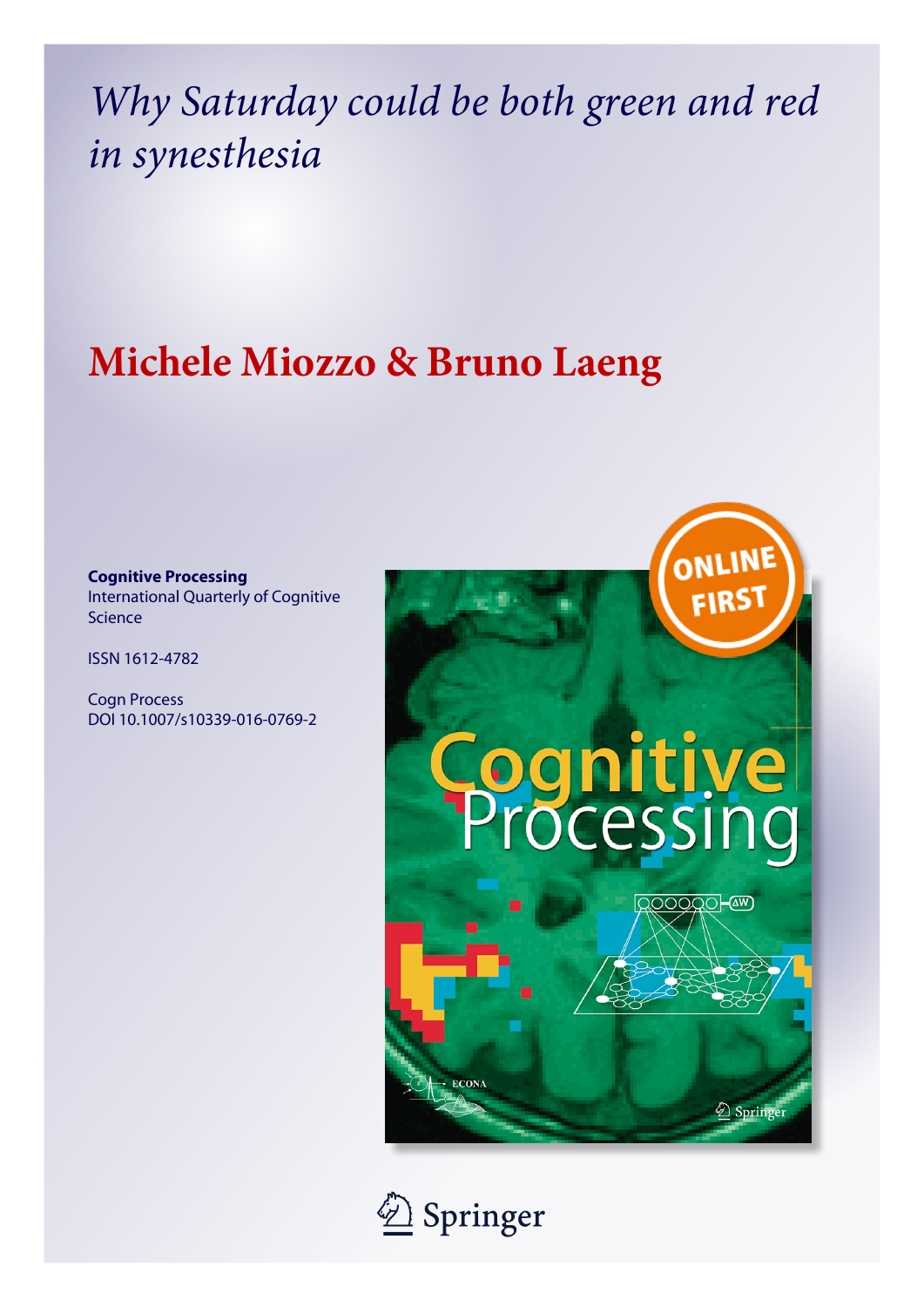**Your article is protected by copyright and all rights are held exclusively by Marta Olivetti Belardinelli and Springer-Verlag Berlin Heidelberg. This e-offprint is for personal use only and shall not be self-archived in electronic repositories. If you wish to self-archive your article, please use the accepted manuscript version for posting on your own website. You may further deposit the accepted manuscript version in any repository, provided it is only made publicly available 12 months after official publication or later and provided acknowledgement is given to the original source of publication and a link is inserted to the published article on Springer's website. The link must be accompanied by the following text: "The final publication is available at link.springer.com".**

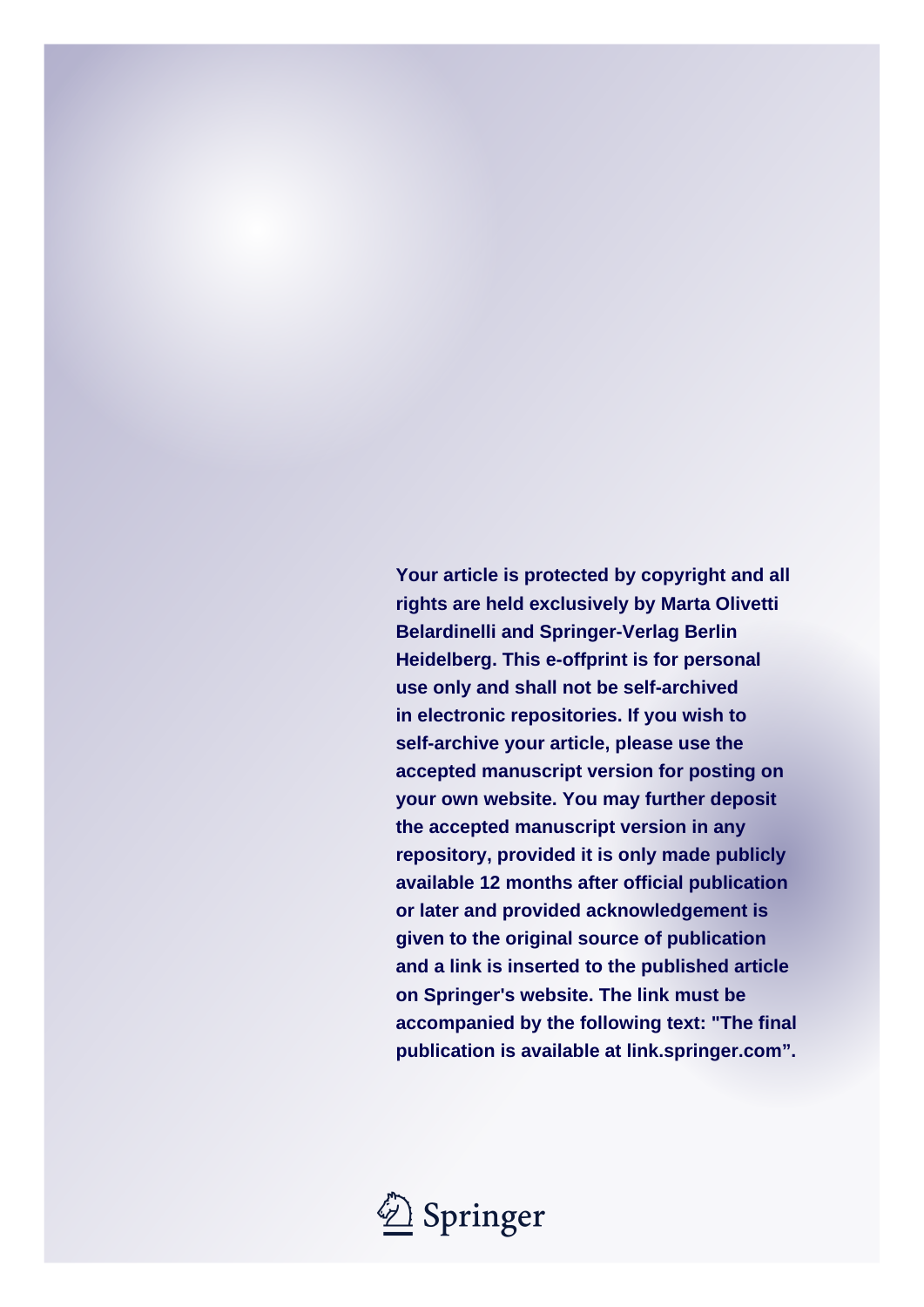RESEARCH REPORT



## Why Saturday could be both green and red in synesthesia

Michele Miozzo<sup>1,2</sup> · Bruno Laeng<sup>3</sup>

Received: 16 July 2015 / Accepted: 31 May 2016 - Marta Olivetti Belardinelli and Springer-Verlag Berlin Heidelberg 2016

Abstract It has long been observed that certain words induce multiple synesthetic colors, a phenomenon that has remained largely unexplored. We report here on the distinct synesthetic colors two synesthetes experienced with closed sets of concepts (digits, weekdays, months). For example, Saturday was associated with green, like other word starting with s; however, Saturday also had its specific color (red). Auditory priming and Visual Color Stroop tasks were used to understand the cognitive mechanisms supporting the distinct synesthetic colors. Results revealed that processing of word segments and whole words was specifically involved in each type of synesthetic colors. However, these mechanisms differed between participants, as they could relate either to orthography (and written words) or phonology (and spoken words). Further differences concerned the word representations, which varied as to whether or not they encoded serial positions. In addition to clarifying the cognitive mechanisms underlying the distinct synesthetic colors, our results offer some clues for understanding the neurocognitive underpinnings of a rather common form of synesthesia.

Handling editor: Marta Olivetti Belardinelli, Sapienza University of Rome.

Reviewers: Aurora Rizza, Sapienza University of Rome; Lutz Jaencke, University of Zurich.

 $\boxtimes$  Michele Miozzo mm1150@columbia.edu

- <sup>2</sup> Johns Hopkins University, Baltimore, MD, USA
- <sup>3</sup> University of Oslo, Oslo, Norway

## Keywords Synesthesia - Color synesthesia - Word processing

In one of the very first detailed descriptions on synesthesia, published in [1812,](#page-19-0) Sachs noticed that both letters and words could generate color perceptions. This was probably not coincidental, as recent surveys have revealed that some of the most common forms of synesthesia are associated with both of these stimuli (Johnson et al. [2013](#page-18-0); Rich et al. [2005](#page-19-0); Simner et al. [2006](#page-19-0); Simner and Haywood [2009](#page-19-0)). Strikingly, Sachs also reported that the same individual perceived distinct synesthetic colors for a word and its constituent letters, a form of multicolor synesthesia recorded in several other studies ever since (e.g., Bleuler and Lehmann [1881;](#page-18-0) Galton [1883;](#page-18-0) Holden [1885](#page-18-0); Krohn [1892](#page-18-0); Paulesu et al. [1995;](#page-19-0) Rich et al. [2005](#page-19-0)). This type of color synesthesia has been described anecdotally and remains relatively under-investigated, despite its frequency and perhaps more importantly—the interesting questions it raises: Are there different underlying neurocognitive mechanisms for the distinct synesthetic colors induced by the word and its constituents? Do each of these distinct synesthetic colors emerge at different points in the development? And are these distinct synesthetic colors rooted in the same neurodevelopmental processes (e.g., incomplete neural pruning)? The present study represents the first systematic investigation of this peculiar form of color synesthesia and reports on two synesthetes (CB and VS).

Recent studies conducted on large groups of synesthetes have shown that inducers (i.e., the stimuli eliciting synesthetic colors) are less idiosyncratic than commonly assumed and recurring patterns are discernible across individuals. For example, synesthetes tend to associate higher frequency letters with higher frequency color terms

<sup>1</sup> Department of Psychology, The New School, 80 Fifth Avenue, New York, NY 10011, USA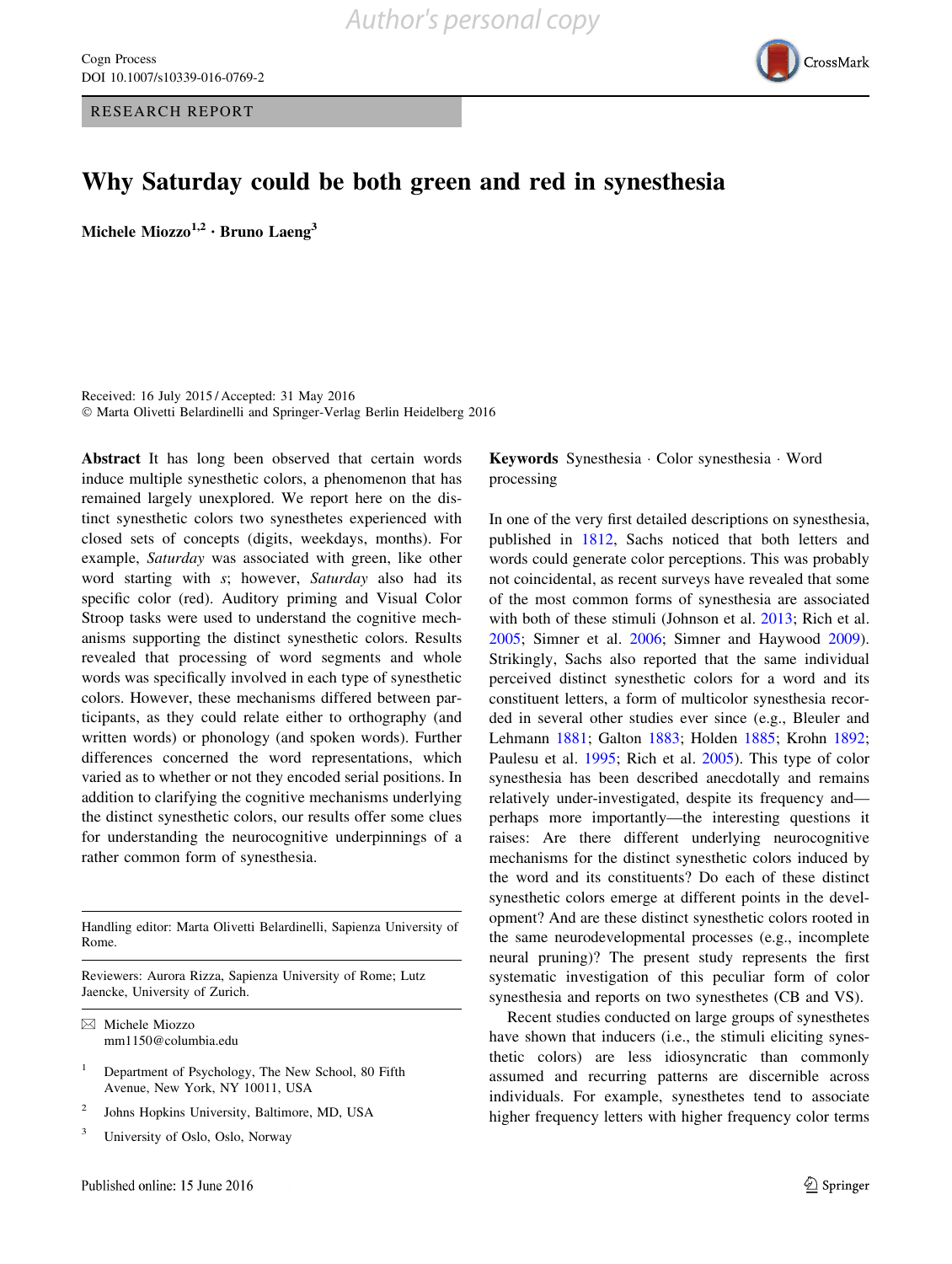(Rich et al.  $2005$ ; Simner et al.  $2005$ ), more frequent digits with more luminous colors (Beeli et al. [2007\)](#page-18-0), and often the first letter of a color term reliably induces that color, as in the case of blue experienced for  $b$  or yellow for  $y$  (Day [2005;](#page-18-0) Rich et al. [2005](#page-19-0); Simner et al. [2005](#page-19-0)). Furthermore, items at the beginning of a series (1 for digits, Monday for weekdays, January for months) tend to receive pale colors (Rich et al. [2005](#page-19-0)). Moreover, semantic associations can occasionally underlie color assignment, as when D is related to brown via dog (Hancock [2013;](#page-18-0) Rich et al. [2005](#page-19-0)). In light of these patterns, the distinct synesthetic colors associated with a word might depend on the different susceptibility to variables like the frequency of color names or semantic associations. Under this account, each of the distinct synesthetic colors related to an individual word could reflect the ontogenesis of color associations. But the reason for the distinct synesthetic colors could be related to differences in the neurocognitive mechanisms underlying each type of synesthetic colors. This is the hypothesis we tested in the present study.

As described in prior reports of color synesthesia, inducers vary in modality, corresponding to written letters and words or phonemes and spoken words (Rich et al. [2005;](#page-19-0) Simner [2006\)](#page-19-0). We first determined whether the inducers of distinct synesthetic colors could also vary in modality (orthographic vs. phonological), if not within a synesthete, at least across individuals. To this end, we examined the effects of words presented auditorily and visually in two tasks—Auditory Priming and Visual Color Stroop—that have been extensively investigated in synesthesia research as they involve automatic and implicit word processing (Dixon et al. [2000](#page-18-0); Gebius et al. [2009](#page-18-0); Gray et al. [2006;](#page-18-0) Mattingley et al. [2001;](#page-19-0) Mills et al. [1999](#page-19-0); Ward et al. [2006](#page-20-0); Woolen and Ruggiero [1983\)](#page-20-0). In the Auditory Priming Task, auditory words preceded the presentation of colored squares, whose colors the participants named. In the Visual Color Stroop Task, participants named the colors of visually presented words. Previous results have shown that color-naming latencies in both tasks depended on whether the inducers elicited the same colors named by the synesthetes. In the present study we examined whether similar effects would appear in these tasks with one or both of the distinct synesthetic colors induced by a word. Such effects would reveal the modality of the inducers: phonological, if effects appear in the Auditory Priming Task, orthographic if effects appear in the Visual Color Stroop Task. These effects would also inform us on the representations involved in the distinct synesthetic colors. Effects in the Auditory Priming Task would imply phonological representations implicated in speech recognition. However, it is more complicated to draw conclusions about the representations underlying synesthesia when inducers are written words. The reason is that orthographic representations and phonological representations are both automatically accessed from written words, as shown by results from research on reading processing (Carreiras et al. [2005](#page-18-0); Frost et al. [2003](#page-18-0); Lukatela and Turvey [1990\)](#page-19-0). Therefore, not only access to orthographic representations but also access to phonological representations could, at least in part, contribute to the appearance of synesthetic colors with written stimuli. As described in detail below, we conducted further tests to determine the engagement of orthographic and phonological representations with written words.

A distinction is typically made at the level of speech comprehension processing between representations encoding information about the whole word and the word constituents (e.g., phonemes) (McQueen [2007](#page-19-0); Remez [2005](#page-19-0)). Parallel distinctions are made between lexical and sublexical representations at the level of orthographic processes (Coltheart et al. [2001;](#page-18-0) Grainger et al. [2008\)](#page-18-0). In light of these distinctions, we can ask whether lexical and sublexical representations are differently involved in the multiple synesthetic colors elicited by an individual word. As a first step toward answering this question, we determined whether some of the synesthetic colors were related to the individual segments (phonemes or letters) of the words. A common finding in color synesthesia is that the color of the entire word depends on the initial word segment(s), as demonstrated by the very similar colors associated with onset-related words like cat-cap-cab or tiptable-team (e.g., Krohn [1892;](#page-18-0) Paulesu et al. [1995](#page-19-0); Simner [2006](#page-19-0); Ward et al. [2005\)](#page-20-0). We tested this hypothesis by comparing the words associated with multiple colors and their onset-related words. Let us suppose that the word Saturday was associated with green and red. We compared Saturday with its onset-related word satire and examined whether the synesthetic color of satire was one of the synesthetic colors of Saturday, either green or red. We tested this hypothesis not only by determining the similarity of the colors assigned to Saturday and satire, but also by investigating whether Saturday and satire induced similar effects in Auditory Priming and Visual Color Stroop tasks. Similarities between Saturday and satire would establish that one synesthetic color of Saturday relates to the segments of Saturday. We refer to this shared synesthetic color as the segment color. The segments crucial for the appearance of segment colors could be either phonemes or graphemes, depending on whether speech processing or orthographic processing underlies color synesthesia. It should be noted that the term segment color is neutral with respect to the modality (phonological vs. orthographic) of the sublexical representation related to color synesthesia. In contrast, the term word color will be used to refer to synesthetic colors not shared by onsetrelated words. For example, the word color of Saturday is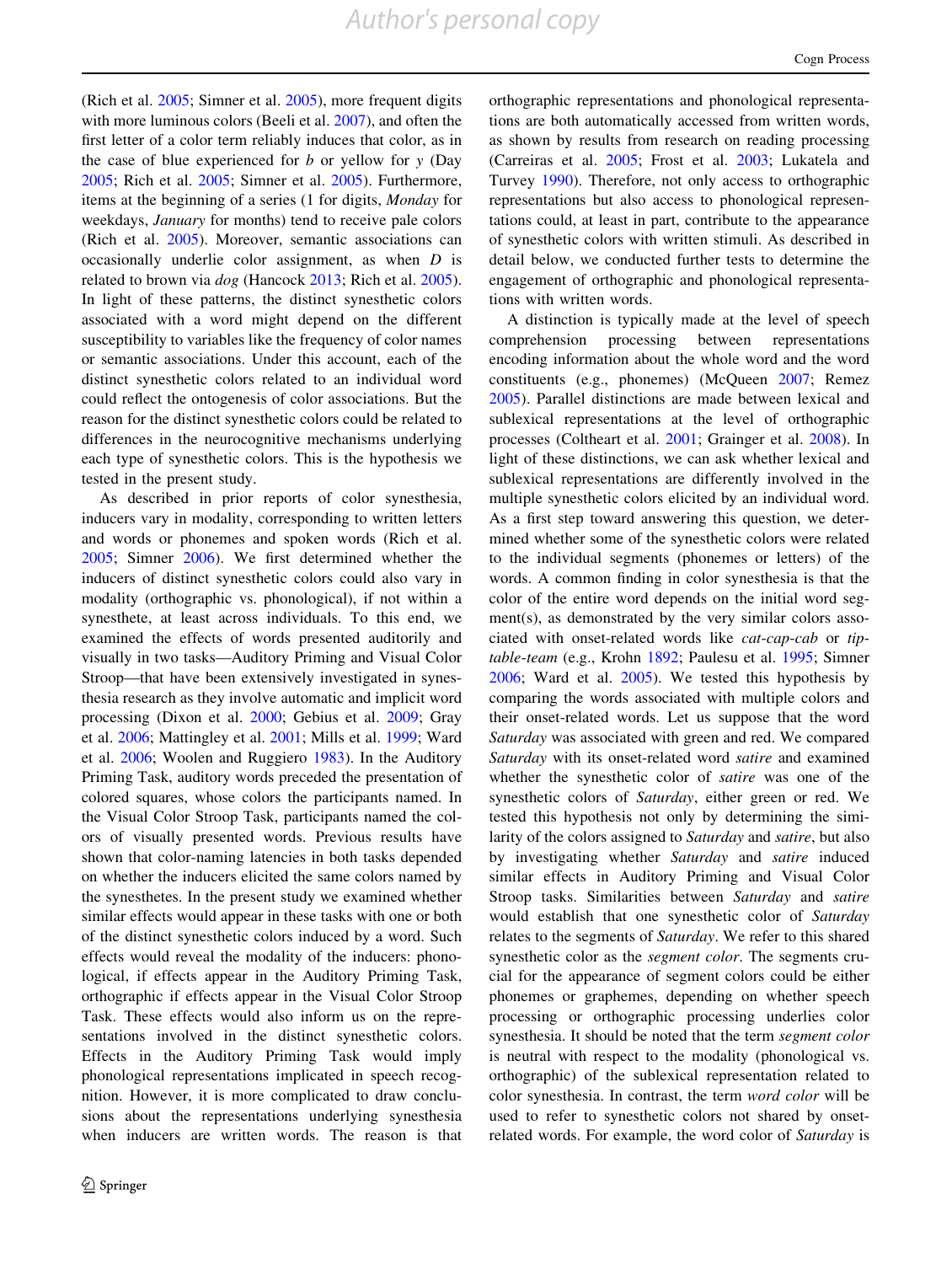<span id="page-4-0"></span>the synesthetic color that differs from the synesthetic color of satire. Being related to entire words, word colors are, almost by definition, related to lexical representations. These representations can be either phonological or orthographic, depending on whether speech processing or orthographic processing is related to synesthesia. Like the term segment color, the term word color is also modalityneutral. Importantly, clear predictions follow from the hypothesis that different representations support the appearance of segment colors and word colors. In fact, this hypothesis anticipates differences between the effects induced by each type of synesthetic color in Auditory Priming and Visual Color Stroop Tasks.

An opportunity to further clarify whether lexical or sublexical representations are related to word colors and segment colors, respectively, arises in speech recognition. Activation in speech recognition rises faster and decays more quickly with phonemes as compared to whole words. A host of data has demonstrated the different time-courses of phoneme versus word activation (for review see e.g., Poeppel and Monahan [2008](#page-19-0); Remez [2005\)](#page-19-0), a distinction incorporated in models of speech recognition (e.g., TRACE by McClelland and Elman [1986](#page-19-0); the cohort model by Marslen-Wilson [1987\)](#page-19-0). If lexical and sublexical levels of processing contribute separately to synesthetic colors, then segment colors should appear faster and fade earlier compared to word colors. These predictions were tested specifically in the Auditory Priming Task varying the prime–target interval, a procedure that allows tracking the time-course of activation.

Researchers have drawn attention to the fact that digits, weekdays and months, which are among the most common inducers of color synesthesia (Pariyadath et al. [2012;](#page-19-0) Sagiv et al. [2006;](#page-19-0) Shanon [1982](#page-19-0)), refer to sequences—a feature also shared by musical notes, another type of stimulus frequently associated with synesthesia (Day [2005](#page-18-0); Marks [1975](#page-19-0)). The words that previous anecdotal reports indicated as eliciting multiple colors were typically digits, weekdays, and months (e.g., Galton [1883](#page-18-0); Paulesu et al. [1995](#page-19-0); Rich et al. [2005\)](#page-19-0), all words related to sequences, either numerical or chronological. As described below, this was also true for our synesthete participants. The specificity of these words led us to investigate whether word colors could be related to representations encoding ordinal sequences. The relevance of sequences in synesthesia could reflect the involvement of parietal regions—especially the intraparietal sulcus—that have been implicated in the computation of sequences (e.g., numerical sequences; Hubbarb et al. [2005\)](#page-18-0) and are part of the neural network enabling some synesthetes to form mental images or spatial forms of the sequence of numbers (Jonas and Jarick [2013](#page-18-0); Tang et al. [2008\)](#page-19-0).

A few recent studies have started to unveil the neural fibers connecting regions processing linguistic stimuli to regions processing colors (Dovern et al. [2012;](#page-18-0) Gray et al.  $2006$ ; Jäncke et al.  $2009$ ; Rouw and Scholte  $2007$ ; Tomson et al. [2013;](#page-19-0) van Leeuwen et al. [2011](#page-19-0); for review, see Hupé and Doja [2015](#page-18-0)), a critical component of the neural system unique to synesthesia possibly resulting from incomplete neural pruning (Baron-Cohen et al. [1993](#page-18-0); Cytowic and Wood [1982](#page-18-0); Harrison [2001](#page-18-0); Maurer [1997\)](#page-19-0), atypical hyperconnectivity and/or disinhibition among these connections (Grossenbacher and Lovelace  $2001$ ; Hänggi et al.  $2011$ ; Rouw [2013](#page-19-0); Smilek et al. [2001](#page-19-0)). Although our results aimed primarily to define the cognitive mechanisms underlying the multiple synesthetic colors elicited by individual words, they could constrain hypotheses about the neural mechanisms underpinning the experience of multiple synesthetic colors. A first contribution in this direction came from determining whether phonological and/or orthographic representations were involved in the multiple synesthetic colors. As partially distinct neural structures support phonological and orthographic processing (Dehaene and Cohen [2011](#page-18-0); Price [2012](#page-19-0); Vigneau et al. [2006\)](#page-20-0), determining whether synesthesia depends on phonological or orthographic representations has clear implications for outlining the neural system of synesthesia. Determining whether lexical or sublexical representations are involved in forms of multicolor synesthesia would have further implications. For example, neuroimaging results have revealed a posterior–anterior organization in the fusiform areas implicated in reading and writing, with more posterior regions responding to graphemes and more anterior regions to entire words (Cohen et al. [2000;](#page-18-0) Vinckier et al. [2007](#page-20-0)). Synesthetic colors specifically related to graphemes or orthographic words might differently engage posterior and anterior regions in the fusiform gyrus. Finally, exploring whether some of the synesthetic colors are associated with sequences could give us some clues as to whether there is an involvement of parietal processing. As mentioned earlier, activation in parietal areas has been implicated in various forms of synesthesia related to sequences and numbers (Jonas and Jarick [2013](#page-18-0); Tang et al. [2008\)](#page-19-0).

The next sections are organized as follows. In the 'Case Description' section, we provide biographical information for each participant. In the following section—['Experi](#page-5-0)[mental Investigation](#page-5-0)'—we report results informing on (a) what linguistic representations underlie the different types of synesthetic colors in CB in VS, (b) the time-course of their synesthetic colors, and (c) the role of serial positions.

## Case Descriptions

Both synesthete participants (CB and VS) were female, right-handed English speakers, with post-graduate degrees, in their fifties at the time of their participation in the study.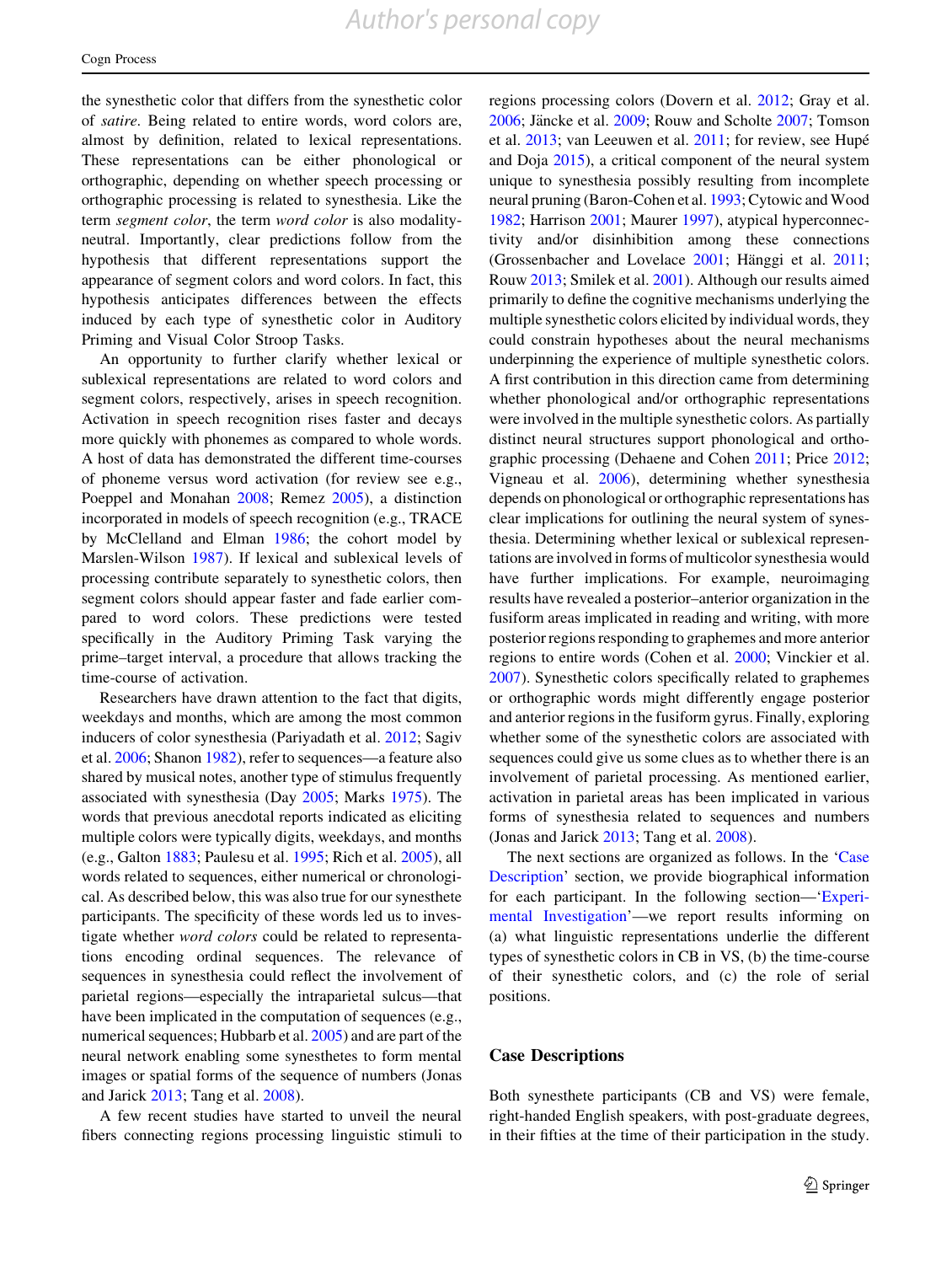*Author's personal copy*

<span id="page-5-0"></span>CB was a university professor; VS a library director, with a previous occupation as a textile designer. Their medical history was uneventful for cognitive, neurological, and psychiatric episodes, and they reported having experienced synesthetic colors since early childhood. A sister is the only other member in both of their families believed to be a synesthete. The Farnsworth-Munsell 100 Hues Test revealed normal color sensitivity.

CB and VS reported perceiving synesthetic colors, both regularly and automatically, when reading and listening to words. As in previous studies (Baron-Cohen et al. [1987](#page-17-0); Laeng et al. [2004](#page-18-0); Johnson et al. [2013](#page-18-0); but see also Binet and Philippe [1892\)](#page-18-0), the genuineness of their synesthesia was assessed by examining the test–retest consistency of the colors assigned to letters ( $N = 26$ ) and words ( $N = 24$ ; words did not refer to objects with specific colors). Each stimulus was named by the experimenter as soon as it appeared in black on the computer screen. Stimuli remained in view until a color was selected from the pantone palette of Microsoft Word that displayed about 16.5 million colors. Color assignment was retested 4 months later with CB and VS, 1 week later with five agematched non-synesthete participants. Euclidean distances were measured using the RGB values of the colors selected at test and retest. Distances were considerably shorter for CB (mean  $= 23.1$ ) and VS (mean  $= 16.8$ ) relative to controls (range 117–174), a result confirming the genuineness of the synesthetic colors perceived by CB and VS.

CB and VS both reported experiencing synesthetic colors in external space, the defining feature of projector synesthetes (Dixon et al. [2004](#page-18-0)). Like other projector synesthetes (Laeng et al. [2004;](#page-18-0) Smilek et al. [2001\)](#page-19-0), CB showed a synesthetic color pop-out-like effect. An increase in distractor number did not result in longer search times with target and distractor (black) digits that CB associated with distinct synesthetic colors; such an increase appeared, however, with target and distractor digits that CB associated with the same synesthetic color. The lack of synesthetic color pop-out-like effect with VS suggests a more diffuse, less localized form of color projection than CB's.

## Experimental investigation

#### Color assignments

A preliminary test was conducted to determine what kinds of synesthetic colors CB and VS would associate with different types of words. We used the color assignment procedure described earlier (see '[Case Description'](#page-4-0) section) that required the selection of the colors best corresponding to a certain word. The color selections obtained in this preliminary test were used in more rigorous tests of color synesthesia presented below. Color assignments were obtained for three types of words. First, we obtained them for names of weekdays, months and digits, all words that, as reviewed in the Introduction, have been reported as eliciting distinct types of synesthetic colors in prior anecdotal descriptions (e.g., Galton [1883](#page-18-0); Paulesu et al. [1995](#page-19-0); Rich et al. [2005\)](#page-19-0). Second, we obtained colors for a set of words that were onset-related to weekdays and months (e.g., satire for Saturday) to determine whether some of the synesthetic colors elicited by weekdays and months were actually related to segments in initial word positions, as reported in prior cases (e.g., Krohn [1892](#page-18-0); Paulesu et al. [1995](#page-19-0); Simner [2006](#page-19-0); Ward et al. [2005\)](#page-20-0). We selected two onset-related words for each weekday and month, which were comparable to onset-related words for letter length (means: 6.5 vs. 6.0;  $t \leq 1$ ) and phoneme length (means: 5.4) vs. 5.1;  $t \leq 1$ ), and shared an average of 50 % of the letters and 59 % of the phonemes. Third, we obtained colors for a second set of onset-related words (e.g., helmet-helicopter) to determine whether similarities between the colors obtained with weekdays and months and their onset-related words generalized to other onset-related words. The onsetrelated words in this second set were similar for letter length (means: 6.0 vs. 5.5;  $t \lt 1$ ) and phoneme length (means: 4.9 vs. 4.6;  $t \leq 1$ ), and shared an average of 50 % of their letters and 57 % of their phonemes. Shared letters/phonemes were at the beginning of words. The two sets of onset-related words were matched by number  $(N = 38)$  as well as by letter/phoneme length and overlap  $(ts<1).$ 

CB and VS selected two colors for each of the weekdays, months and digits, and for each word, the colors differed greatly one from the other. For example, CB chose pink and red for Monday, and VS associated Saturday with green and red (see Table [1](#page-6-0) for additional examples). By contrast, each of the other words was associated with a single synesthetic color; therefore, mitten was 'only' red for CB, 'only' pink for VS. Furthermore, onset-related words tended to have similar colors, as it was apparent not only with word pairs like helmet-helicopter, but also with weekdays and months and their onset-related words. For example, purple was one of the colors CB selected for *Friday* and her choice for *friend*, while green was one of the colors VS identified for Saturday and her choice for satire. Thus, CB and VS's color choices appeared to be determined by word onset, which was true also for some of the colors they selected for weekdays and months. Finally, as evident from the examples cited thus far, the colors selected for the same word differed greatly between participants—e.g., Tuesday was green and gray for CB, but blue and black for VS; whistle was brown for CB, but purple for VS.

The distinct colors CB and VS assigned to weekdays, months and digits were grouped into two sets. One set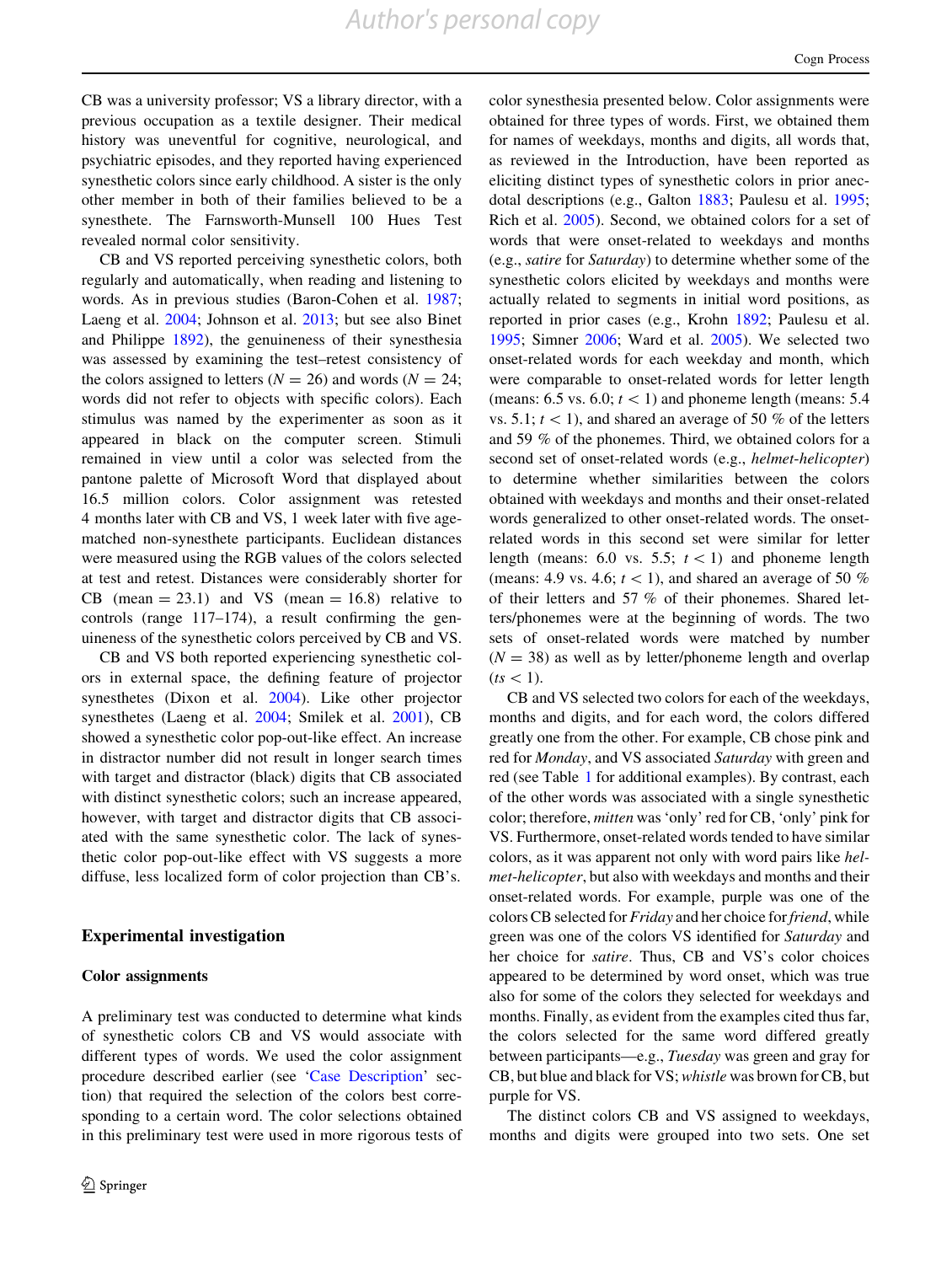<span id="page-6-0"></span>Table 1 Examples of color assignments (based on basic color terms)

| VS            |                |             | CB             |                |             |  |
|---------------|----------------|-------------|----------------|----------------|-------------|--|
| Word          | Segment colors | Word colors | Word           | Segment colors | Word colors |  |
| Monday        | Pink           | White       | Monday         | Red            | Pink        |  |
| Tuesday       | <b>Black</b>   | Blue        | Tuesday        | Gray           | Green       |  |
| Saturday      | Green          | Red         | Wednesday      | <b>Brown</b>   | Purple      |  |
| January       | Black          | Gray        | Thursday       | Gray           | Green       |  |
| June          | <b>Black</b>   | Blue        | Friday         | Purple         | Blue        |  |
| 1             | Purple         | Gray        | 2              | Gray           | Yellow      |  |
| 2             | <b>Black</b>   | Gray        | 4              | Purple         | Pink        |  |
| 3             | Gray           | Pink        | 5              | Purple         | Blue        |  |
| Money         | Pink           |             | Money          | Red            |             |  |
| Tulip         | <b>Black</b>   |             | Tulip          | Gray           |             |  |
| Satire        | Green          |             | Wench          | <b>Brown</b>   |             |  |
| Janitor       | Black          |             | <b>Thermos</b> | Gray           |             |  |
| <b>Junior</b> | Black          |             | Fried          | Purple         |             |  |

Table 2 Mean Euclidean distances between synesthetic colors selected by VS and CB

| Words/synesthetic colors                       | Examples                 | Euclidian distance (Mean) |       |
|------------------------------------------------|--------------------------|---------------------------|-------|
|                                                |                          | <b>VS</b>                 | CВ    |
| Weekdays and months                            | Saturday versus Saturday | 77.4                      | 179.1 |
| Segment colors versus word colors              |                          |                           |       |
| Word colors                                    | Saturday versus satire   | 71.6                      | 151.6 |
| Weekdays and months versus onset-related words |                          |                           |       |
| Segment colors                                 | Saturday versus satire   | 16.8                      | 66.5  |
| Weekdays and months versus onset-related words |                          |                           |       |
| Onset-related words                            | Helicopter versus helmet | 17.0                      | 62.8  |
| segment colors                                 |                          |                           |       |

included the colors that were similar to those that CB and VS assigned to onset-related words. For example, here the color of Saturday was green, the same color of the onsetrelated word satire. Hereof, we will refer to this set of synesthetic colors as *segment colors*, a term underscoring the relationship between these synesthetic colors and word segments. The colors in the other set were unique to weekdays, months and digits differing from those assigned to onset-related words. For example, here the color of Saturday was red, which differed from green, the color of satire. Hereof, we will refer to this set of synesthetic colors as word colors. The term segment color will be used in reference not only to weekdays, months and digits, but also to any other word. Thus, the green of Saturday and the green of satire will both be identified as segment colors. This contrasts with the term word color, which is used only in reference to weekdays, months and digits.

The RGB values of segment and word colors were analyzed to characterize similarities and differences between the two types of synesthetic colors. As shown by the data in Table 2, weekdays and months had segment colors that were more distant from their word colors than from the segment colors of their onset-related words [CB: means = 179.1 vs. 66.5,  $F(1, 36) = 40.15$ ,  $p < .0001$ ;  $\eta^2 = .64$ ; VS: means = 77.4 vs. 16.8,  $F(1, 36) = 33.99$ ,  $p < .0001$ ;  $\eta^2 = .53$ ]. Furthermore, the segment colors of weekdays and months (e.g., Saturday) were as close to the synesthetic colors of their onset-related words (e.g., satire) as the synesthetic colors of other pairs of onsetrelated words (helmet-helicopter; means:  $CB = 66.5$  vs. 62.8,  $VS = 16.8$  vs. 17.0;  $Fs < 1$ ). Altogether, these data confirmed that a word elicited a segment color that differed from its word color. CB and VS's color selections provided the first indication that at least some of the word stimuli generated different synesthetic colors. In addition, these color selections confirmed that onset-related words elicited very similar synesthetic colors (e.g., helmet and helicopter were both associated by VS with green). These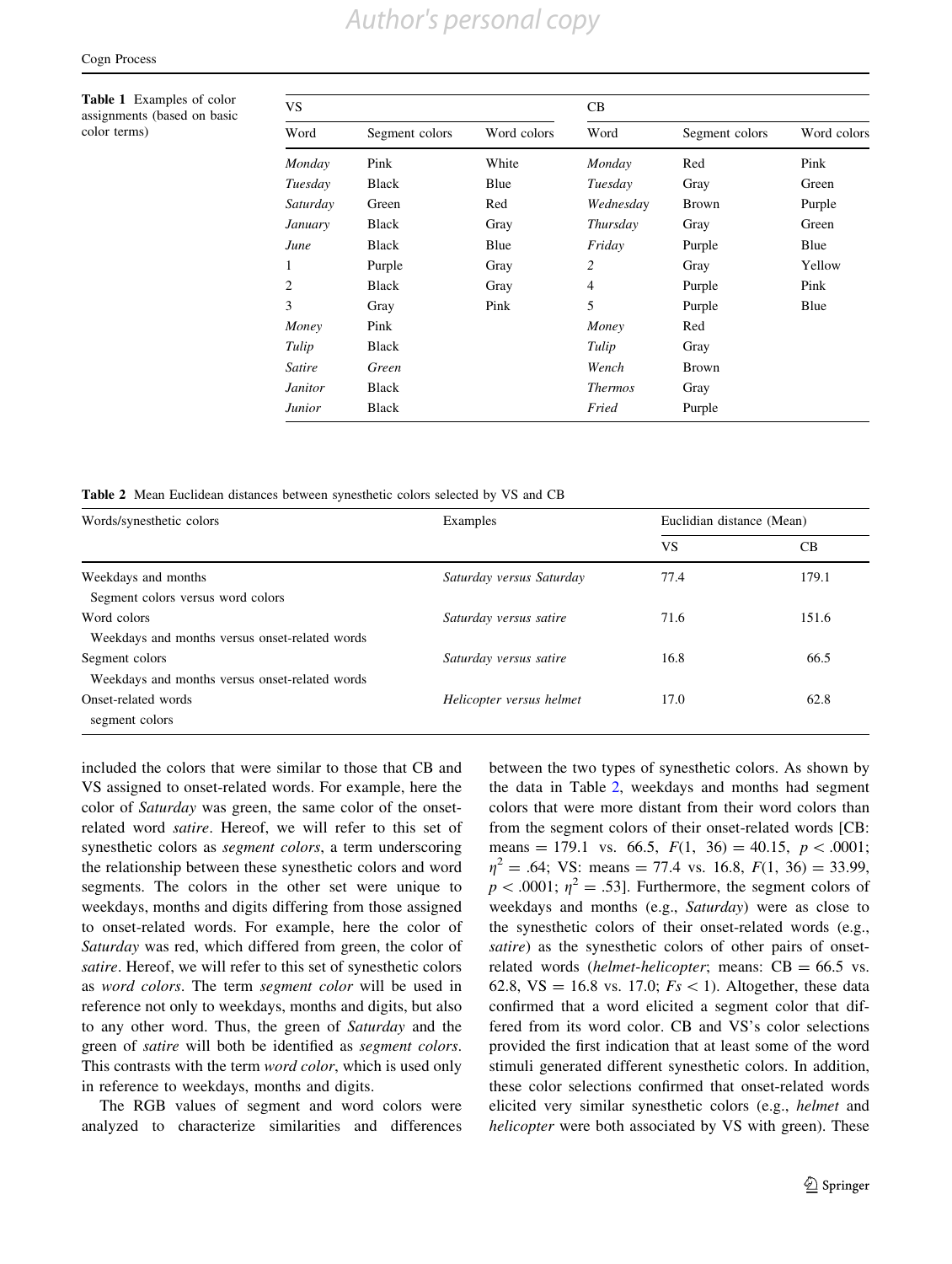similarities extended to weekdays and months and their onset-related words (Saturday and satire), a finding suggesting that one of the two synesthetic colors elicited by weekdays and months was related to word segments.

## Auditory priming tasks

A first test of the distinct but seemingly overlapping appearance of segment and word colors was undertaken using the auditory priming paradigm. Auditory words presented as primes were immediately followed by a colored square whose color was named by CB and VS. We varied whether or not color targets matched the synesthetic colors CB and VS assigned to the word primes, anticipating faster color naming responses with color-congruent prime–target pairs. As priming effects involve automatic and implicit mechanisms (Anderson and Holcomb [1995;](#page-17-0) McNamara [2005](#page-19-0)), the appearance of priming with segment colors and word colors would represent strong evidence of the genuineness of the synesthetic colors experienced by CB and VS. The auditory nature of the primes provided an additional reason for investigating the auditory priming paradigm, specifically to determine whether or not speech recognition mechanisms were involved in both types of synesthetic colors and with both participants. These questions were addressed with all types of words CB and VS reported as inducing segment and word colors (weekdays, months and digits). Additional questions were investigated using words that were onset-related to weekdays and months (e.g., satire for Saturday) as primes. Onset-related primes were shown either with the segment colors or the word colors of their related words—e.g., satire was paired with green, the segment color of Saturday, and red, the word color of Saturday. Onset-related primes were first tested to determine whether word colors were elicited exclusively by certain words (e.g., weekdays and months). Under this hypothesis, words onset-related to weekdays and months should not induce word colors; therefore, priming effects should not appear with these onset-related words—they should be found only with weekdays and months. For instance, satire was not expected to affect responses to red, the word color of Saturday. Onset-related primes were also tested to determine whether segment colors were associated with sublexical features. This hypothesis predicts that any word prime bearing the critical segments would elicit segment colors, therefore anticipating comparable priming effects between weekdays and months and their onset-related words. For example, the segment color of Saturday (green) should be similarly affected by Saturday and satire.

#### **Methods**

There were different versions of the Auditory Priming Task, varying either in their primes or targets. By necessity, different word primes and color targets were tested with CB and VS, reflecting their distinct color choices. Four versions of the task were created by crossing the variables 'synesthetic color' (segment vs. word colors) and 'word primes' (weekdays, months or their onset-related words). Five words were tested in each task version of the Auditory Priming Task with CB, 6 with VS. The weekdays and the months shown in the Auditory Priming Task had to meet two criteria. First, their segment colors had to differ from their word colors (e.g., Saturday was paired by VS with the segment color green and the word color red). Second, their segment and word colors had to be identifiable by basic color terms (e.g., red, yellow). Since participants named the segment and word colors, it was necessary that these colors could be easily identified. In one version of the task, weekdays and months were paired with their segment colors in congruent trials, and with the segment color of another tested word in incongruent trials; however, word primes were never paired with their word colors—in this way, we specifically investigated the effects of segment colors. For example, with VS Saturday primed green, the segment color of Saturday, or pink, the segment color of Monday, another word prime tested in that condition; however, Saturday was never presented with red, the word color of Saturday. A similar design was used in the task version in which weekdays and months were paired with their word colors. In other two task versions, weekdays and months were substituted by onset-related words (e.g., Saturday by satire). Therefore, in different task versions, the onset-related words were paired either with the segment colors or the word colors of their corresponding weekdays and months. Weekdays and months and their onset-related words were similar in phoneme length (means:  $CB = 4.4$  vs. 5.2,  $VS = 5.1$  vs. 5.5), and shared 54 % of their phonemes with CB, and 60 % with VS. In each of the four task versions, congruent and incongruent prime–target pairs were presented an equal number of times (80 with CB, 96 with VS). Furthermore, individual words and colors appeared an equal number of times in congruent and incongruent word–color pairs (16 times for both participants). Primes were named by a female speaker, and the digital recordings had a mean duration of 513 ms, ranging from 406 ms (June) to 644 ms (September).

An additional version was added to test digits and the word colors of digits in order to replicate the effects of word colors with a second word set. In congruent trials, colored squares matched the word colors that CB and VS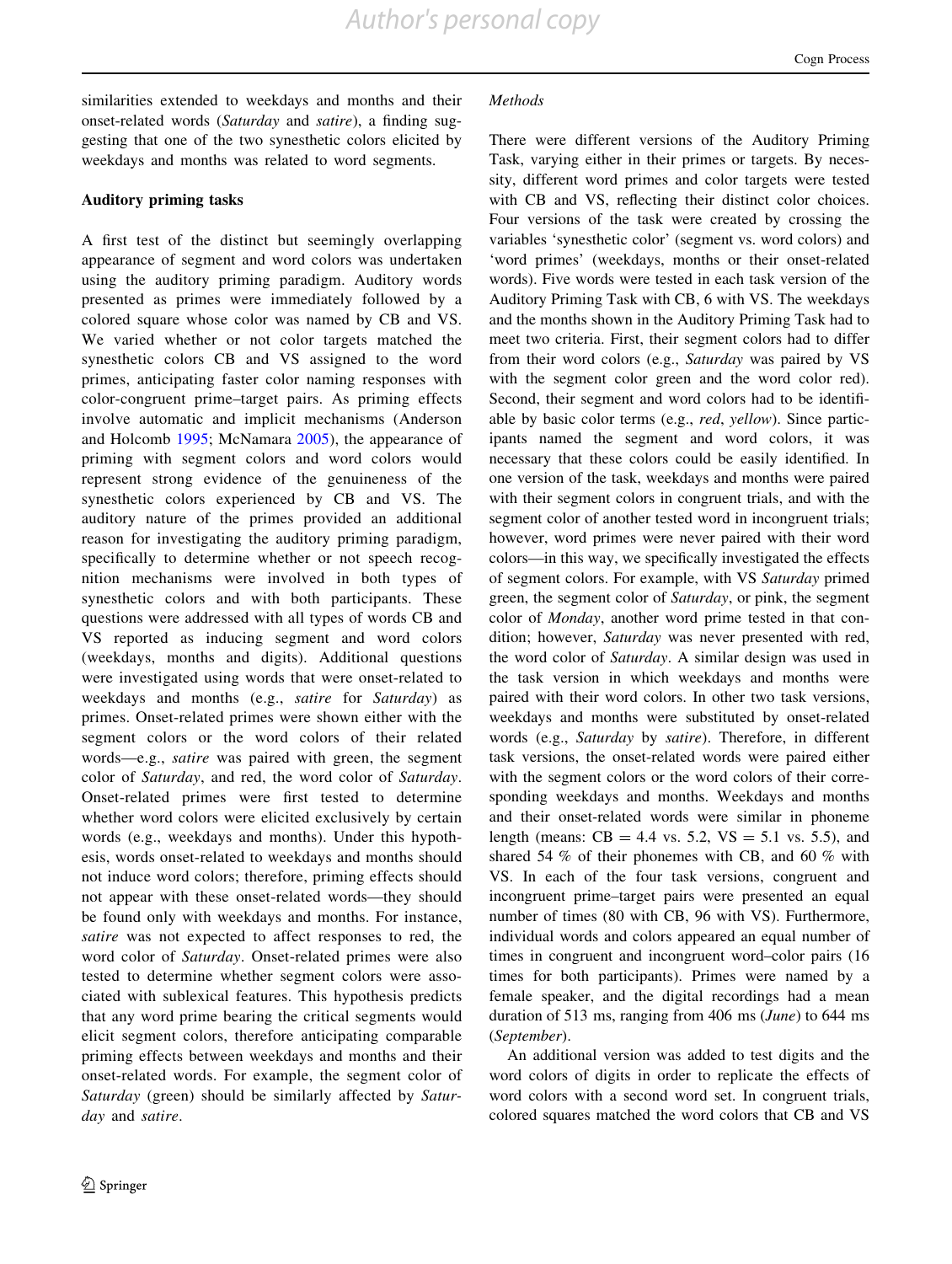had previously selected for the digit primes, while in incongruent trials color squares corresponded to the word colors of one of the other digits. Eight digit words (from two to nine) were used as primes with CB, seven digit words with VS. Each digit word was shown an equal number of times (eight with both participants) in congruent and incongruent trials. The digit words presented as auditory primes had an average duration of 436 ms, ranging from 325 ms (eight) to 532 ms (five).

In all conditions tested in the Auditory Priming Task, targets were colored squares with 4 cm edges that appeared centered at fixation. The colors of these squares had the same RGB specifications as either the segment colors or the word colors chosen by the participants for the weekdays, months and digits.

The procedure was the same across conditions. An auditory cue signaled the beginning of a new trial and was followed 800 ms later by the fixation point that stayed on view for the entire duration of the auditory prime. The fixation point was immediately replaced by the target that remained on screen until the naming response started. The inter-trial interval was set at 4 s. Words and colors were presented pseudo-randomly, preventing the same word or color from appearing in consecutive trials. Instructions required participants to verbally name the color in which the squares appeared on the computer screen as fast and accurately as possible. Naming latencies corresponded to the time elapsed from the appearance of the target square to the beginning of the naming response. Each task version was tested separately, at least a week apart one from the other. Stimuli presentation and the recording of response latencies were controlled by PsychScope. Responses that were fast  $(<300 \text{ ms})$  or 3 SDs above a participant's mean for that task condition were treated as outliers and excluded from analyses. Responses scored as errors included incorrect color naming, hesitations and self-corrections. Error rates were consistently low across task variants  $(<5 \%$ ), which prevented us from carrying out reliable error analyses (as error rates were similarly low in all of the other tasks included in the present investigation, results of error analyses are not reported for the other tasks either.)

## Results

As illustrated by the results in Table [3](#page-9-0), similar response patterns were observed between participants. For both participants, color naming was faster when the weekdays and months matched the segment colors [CB: 246 ms,  $F(1, 1)$ ] 158) = 80.18,  $p < .0001$ ,  $\eta^2 = .34$ ; VS: 58 ms,  $F(1,$ 190) = 31.65,  $p < .0001$ ,  $\eta^2 = .14$ ] or the word colors [CB: 363 ms,  $F(1, 158) = 175.26, p < .0001, \eta^2 = .52;$ VS: 73 ms,  $F(1, 190) = 122.63, p < .0001, \eta^2 = .39$ ], when onset-related words matched segment colors [CB: 214 ms,  $F(1, 158) = 117.94$ ,  $p < .0001$ ,  $\eta^2 = .43$ ; VS: 105 ms,  $F(1, 190) = 180.25$ ,  $p < .0001$ ,  $\eta^2 = .49$ ], and when digit words matched word colors  $[207 \text{ ms}, F(1,$ 126) = 86.60,  $p < .0001$ ,  $\eta^2 = .41$ ; VS: 35 ms,  $F(1,$  $110) = 17.26, p < .0001, \eta^2 = .16$ . A final common result concerned onset-related words, which failed to prime word colors ( $Fs < 1$ ).

The auditory priming effects observed with CB and VS provided clear responses to two of the questions that had motivated the investigation of these effects—one concerning the genuineness of the synesthetic experiences, the other related to the involvement of speech recognition mechanisms in the appearance of synesthetic colors. The robust priming effects found with the segment colors and the word colors of weekdays, months and digits indicated that both types of synesthetic colors were genuine and related to speech recognition mechanisms. Further conclusions can be drawn from the contrasting effects found with word primes that were onset-related to weekdays and months (e.g., satire-Saturday). Significant effects appeared with segment colors but not with word colors. As distinct effects were expected if word colors differed from segment colors, the contrasting results demonstrated the different nature of these synesthetic colors. Furthermore, the lack of an effect with word colors confirmed that this type of synesthetic color was exclusively associated with certain words. However, the similar priming effects found with segment colors with weekdays and months (e.g., Saturday) and their onset-related words (e.g., satire) revealed that segment colors were more pervasive and likely related to the sublexical features of the inducers. That these effects were elicited by auditory primes further implied that segment colors were related to phonemes.

#### Visual Color Stroop Task

Stroop-like effects have been demonstrated with synesthetic colors (Dixon et al. [2000](#page-18-0), [2006](#page-18-0); Laeng et al. [2011](#page-19-0); Mattingley et al. [2001;](#page-19-0) Mills et al. [1999;](#page-19-0) Myles et al. [2003\)](#page-19-0) and have taken the form of fast color naming responses when colors matched the synesthetic colors induced by visually presented words. Whether similar Stroop-like effects could be observed with segment colors and word colors was examined by asking CB and VS to name the colors with which weekdays, months and onset-related words were shown, and varying whether or not these words were colored in their segment colors or their word colors. Using the Visual Color Stroop Task, we could extend to visual and orthographic domains questions we previously addressed in the speech domain, questions that were related to the genuineness of segment and word colors, the specificity of word colors, and the role of sublexical features in segment colors.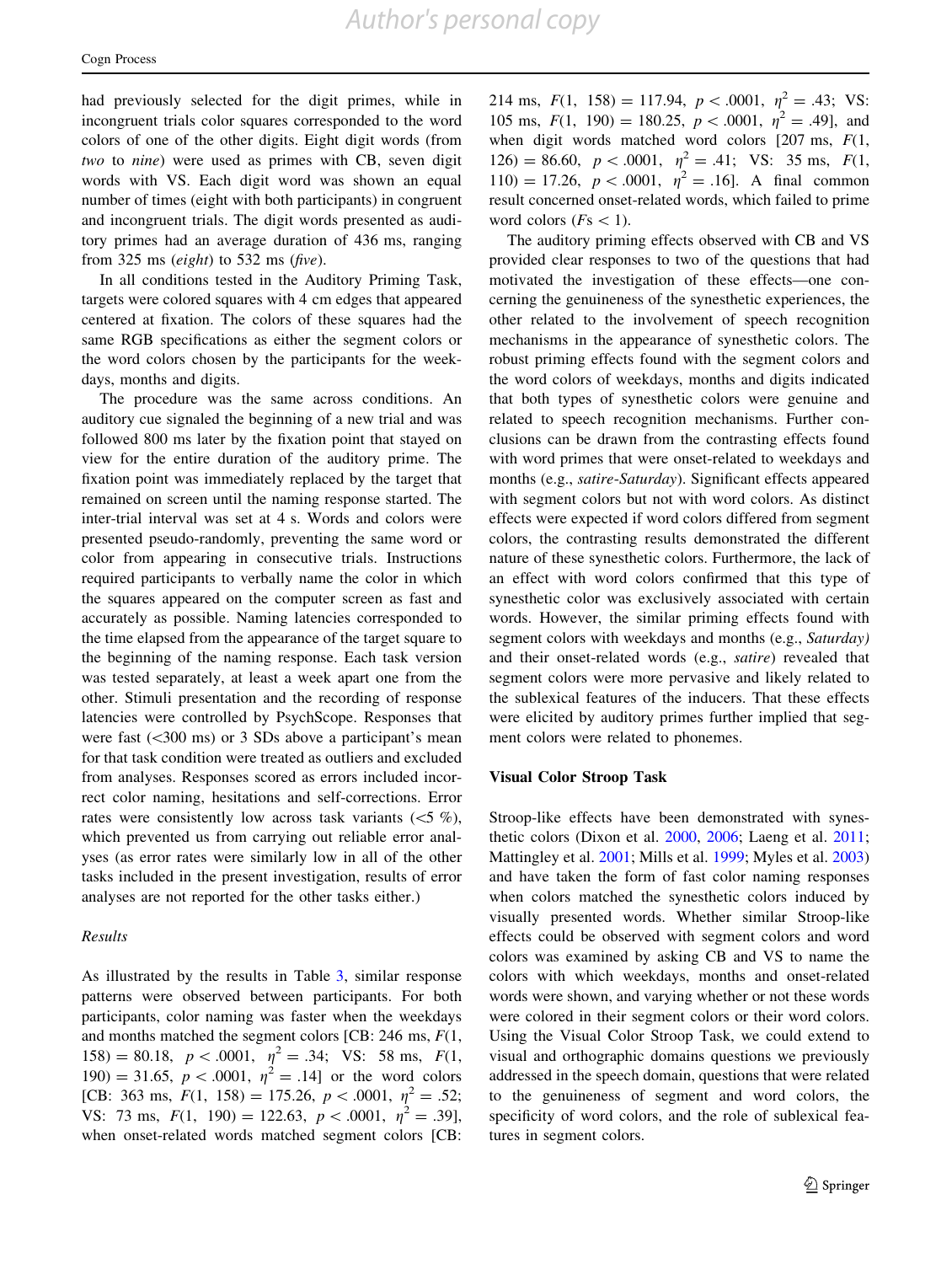Cogn Process

<span id="page-9-0"></span>Table 3 Color-naming latencies (ms) in Auditory Priming Task (0 SOA)

| Prime-target pairs | Weekdays and months<br>(Saturday) |             | Onset-related words<br>(satire) |             | Digit words<br>(eight) |  |
|--------------------|-----------------------------------|-------------|---------------------------------|-------------|------------------------|--|
|                    | Segment colors                    | Word colors | Segment colors                  | Word colors | Word colors            |  |
| CB.                |                                   |             |                                 |             |                        |  |
| Incongruent pairs  | 1060                              | 947         | 782                             | 754         | 834                    |  |
| Congruent pairs    | 814                               | 584         | 568                             | 769         | 627                    |  |
| Difference         | $246**$                           | $363**$     | $214**$                         | $-15$       | $207**$                |  |
| VS                 |                                   |             |                                 |             |                        |  |
| Incongruent pairs  | 549                               | 533         | 522                             | 536         | 541                    |  |
| Congruent pairs    | 491                               | 460         | 417                             | 528         | 506                    |  |
| Difference         | 58**                              | $73**$      | $105**$                         | 8           | $35**$                 |  |

\*\*  $p < .0001$ 

## Methods

The words and colors tested in the Visual Color Stroop Task were the same used previously in four of the versions of the Auditory Priming Task, which were created by crossing the variables 'synesthetic color' (segment and word colors) and 'word distractors' (weekdays and months and their onset-related words). Weekdays and months were similar in letter length to the corresponding onset-related words (mean:  $CB = 5.8$  vs. 7,  $VS = 6$  vs. 6.5) and shared 41 % of their letters with CB, and 52 % with VS. Words were shown in their corresponding segment colors (or word colors) in congruent trials, or in the segment colors (or word colors) associated with one of the other words tested in the same condition of the Visual Color Stroop Task in the incongruent trials. Word–color pairs were the same as those used in the Auditory Priming Task. Across task versions, the same number of word pairs was presented in congruent and incongruent conditions (80 with CB, 48 with VS), and individual words and colors were equally represented in each condition (16 times with CB, 8 times with VS). Words were shown in uppercase letters (font Geneva, size 36) on a white  $15 \times 10$  cm background surrounded by a black frame. A trial started with an auditory cue, followed 800 ms later by the fixation point shown for 800 ms. The colored word immediately replaced the fixation point and stayed on view until the response began. The inter-trial interval was 4 s. Participants were instructed to verbally name the color of the displayed words, and both speed and accuracy were emphasized. Naming latencies corresponded to the time elapsed from the appearance of the target to the beginning of the verbal response. All other aspects of the procedure were as in the Auditory Priming Task.

## Results

Naming responses differed greatly between participants, as shown by the results in Table [4.](#page-10-0) Naming latencies were significantly shorter with CB when weekdays and months were shown in their segment colors  $[100 \text{ ms}; F(1,$ 158) = 14.72,  $p < .0001$ ,  $\eta^2 = .08$ ] or their word colors [277 ms;  $F(1, 158) = 59.38, p < .0001, \eta^2 = .27$ ], and when onset-related words appeared in the segment colors of their corresponding weekdays and months [246 ms;  $F(1,$  $158$ ) = 55.46,  $p < .0001$ ,  $\eta^2 = .26$ ]. By contrast, no advantages were found for VS in congruent trials ( $Fs < 1$ ). These discrepancies in the results demonstrated clear differences in the way in which visually presented words induce synesthetic colors in each participant. Together with the results from the Auditory Priming Task, these results from the Visual Color Stroop Task provided a comprehensive picture of the variety of synesthetic colors our participants perceived. The co-occurrence with CB of synesthetic effects in the Auditory Priming Task and the Visual Color Stroop Task revealed a multimodality that was not apparent with VS, whose synesthetic effects were restricted to auditory priming. In the case of CB, we also found that onset-related words affected the naming of segment colors but not of word colors ( $F<1$ ). This finding confirmed that segment and word colors were different in type. Finally, with CB the Stroop-like effects of weekdays and months on segment colors were replicated with onsetrelated words. The similarities of the effects with segment colors indicated that sublexical features were indeed implicated in segment colors. That Stroop-like effects were elicited by specific categories of written words implied that graphemes were involved in the segment and word colors experienced by CB.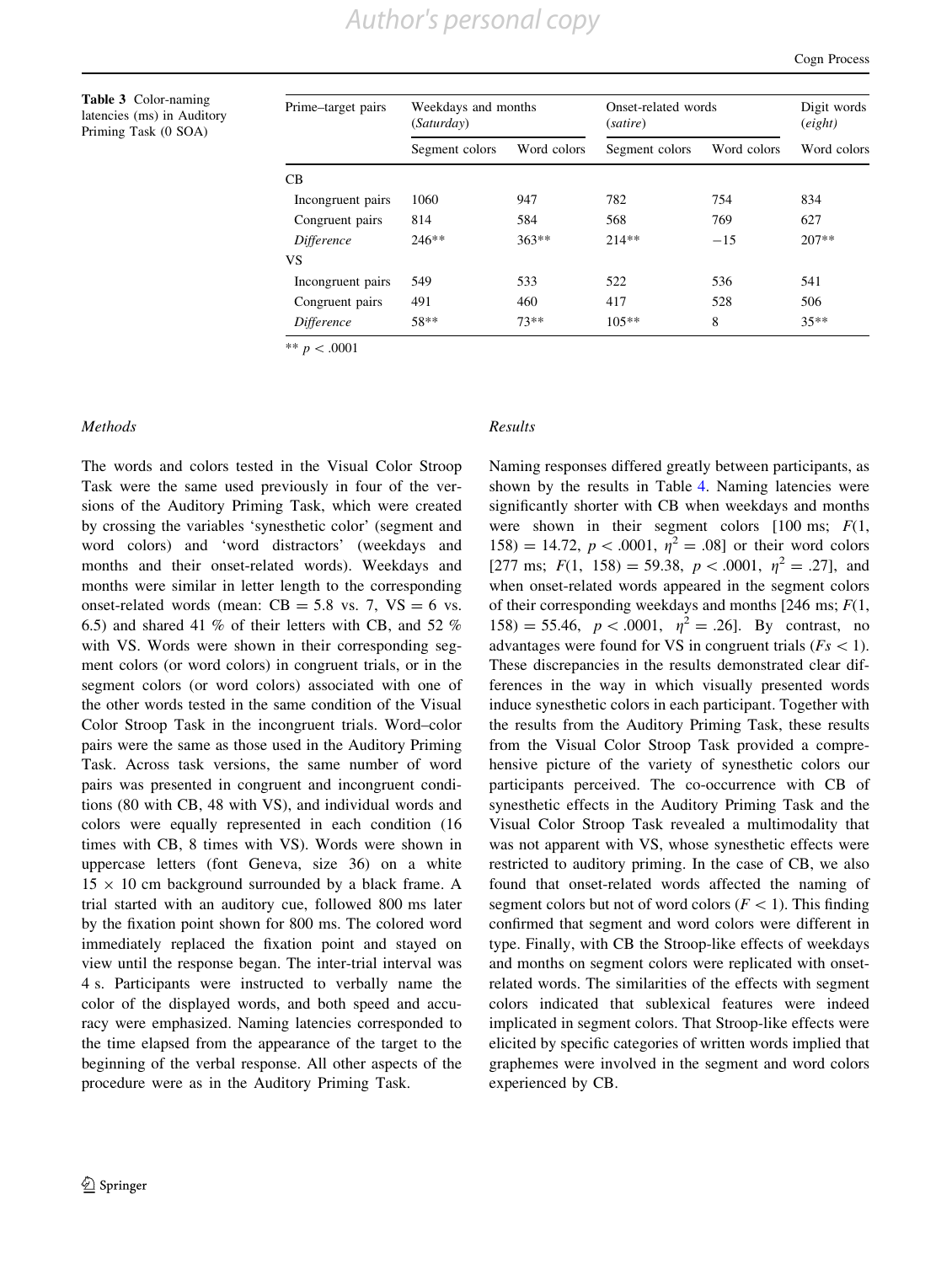<span id="page-10-0"></span>Table 4 Color-naming latencies (ms) in Visual Color Stroop Task (0 SOA)

| Prime-target pairs | Weekdays and months<br><i>(Saturday)</i> |             | Onset-related words<br>(satire) |             |  |
|--------------------|------------------------------------------|-------------|---------------------------------|-------------|--|
|                    | Segment colors                           | Word colors | Segment colors                  | Word colors |  |
| CB                 |                                          |             |                                 |             |  |
| Incongruent pairs  | 952                                      | 1091        | 1152                            | 1087        |  |
| Congruent pairs    | 852                                      | 814         | 906                             | 1076        |  |
| <i>Difference</i>  | $100**$                                  | $277**$     | $246**$                         | 11          |  |
| VS                 |                                          |             |                                 |             |  |
| Incongruent pairs  | 651                                      | 646         | 684                             | 679         |  |
| Congruent pairs    | 648                                      | 651         | 684                             | 675         |  |
| Difference         | 3                                        | $-5$        | $\Omega$                        | 5           |  |

\*\*  $p < .0001$ 

## Print-to-sound transcoding?

The lack of Stroop-like effects observed with VS was apparently inconsistent with VS's subjective perception of segment and word colors in reading. This negative finding might reflect specific task characteristics rather than an absence of synesthesia in reading. Evidence from auditory priming that spoken words induced VS's synesthesia suggested that in reading VS's synesthesia could be based on phonology. Current models propose that multiple mechanisms contribute to reading, with some mechanisms being responsible for transcoding individual letters or letter clusters into their corresponding sounds (e.g.,  $f \rightarrow /f$ /, ph  $\rightarrow$  /f/) (Coltheart et al. [2001;](#page-18-0) Jobard et al. [2003](#page-18-0); Plaut et al. [1996](#page-19-0); Zorzi et al. [1998](#page-20-0)). In normal circumstances print-to-sound transcoding mechanisms lead to retrieving the phonology of printed words (e.g., that cat sounds/kæt/); however, in case of VS, phonology activation would further trigger a synesthetic color. As a result, VS would experience synesthesia in reading, but only through the activation of phonology. VS's synesthesia would not depend as crucially on another path described in models of readings, which is assumed to involve the retrieval of word orthography. A key feature of print-to-sound transcoding is that it unfolds incrementally, yielding a progressive retrieval of word sounds starting from word onset (Colt-heart et al. [2001](#page-18-0); Grainger et al. [2006\)](#page-18-0). This feature provides an opportunity to test the hypothesis that VS's synesthesia in reading depends on phonology. As it takes some time to gradually retrieve the phonology of the word from print, Stroop-like effects might appear when more time is allowed for word recognition. A condition of this kind can be created in the Visual Color Stroop Task increasing stimulus-onset-asynchrony (SOA)—that is, by presenting the word distractor first in black and then, after a short interval, in color. At longer SOAs there would be enough time for recovering the phonology from print and, therefore, for synesthetic colors to appear and affect color naming. Interestingly, this hypothesis also anticipated that we should observe differences in the time-courses of effects induced by segment versus word colors. As our previous data showed how segment colors are associated with word onsets, segment colors would appear as soon as the phonology of word onsets is retrieved. Differing in this respect from word colors, for which the phonology of the entire word needs to be available, effects of segment colors should appear earlier than effects of word colors. This prediction was tested by comparing effects of word colors and segment colors at 200 and 400 SOAs.

## Methods

This was an almost complete replication of the Visual Color Stroop Task described above, which comprised four conditions varying for 'synesthetic colors' (segment and word colors) and 'word distractors' (weekdays and months and their onset-related words). The only change introduced in each condition concerned SOA: words first appeared in black for 200 ms (at 200 SOA) or 400 ms (at 400 SOA) before changing to color. This contrasted with the 0 SOA tested earlier, where words were immediately displayed as colored stimuli. Naming latencies were recorded from color appearance. Each condition and SOA was tested separately.

## Results

Widespread Stroop-like effects appeared with segment colors, as demonstrated by the shorter color-naming latencies when words were shown in their segment colors (see Table [5](#page-11-0); Fig. [1\)](#page-11-0). For weekdays and months, the Stroop-like effect with segment colors was equal to 48 ms at 200 SOA [ $F(1, 94) = 10.71$ ,  $p = .001$ ,  $\eta^2 = .10$  and 70 ms at 400 SOA  $[F(1, 94) = 22.98, p < .0001,$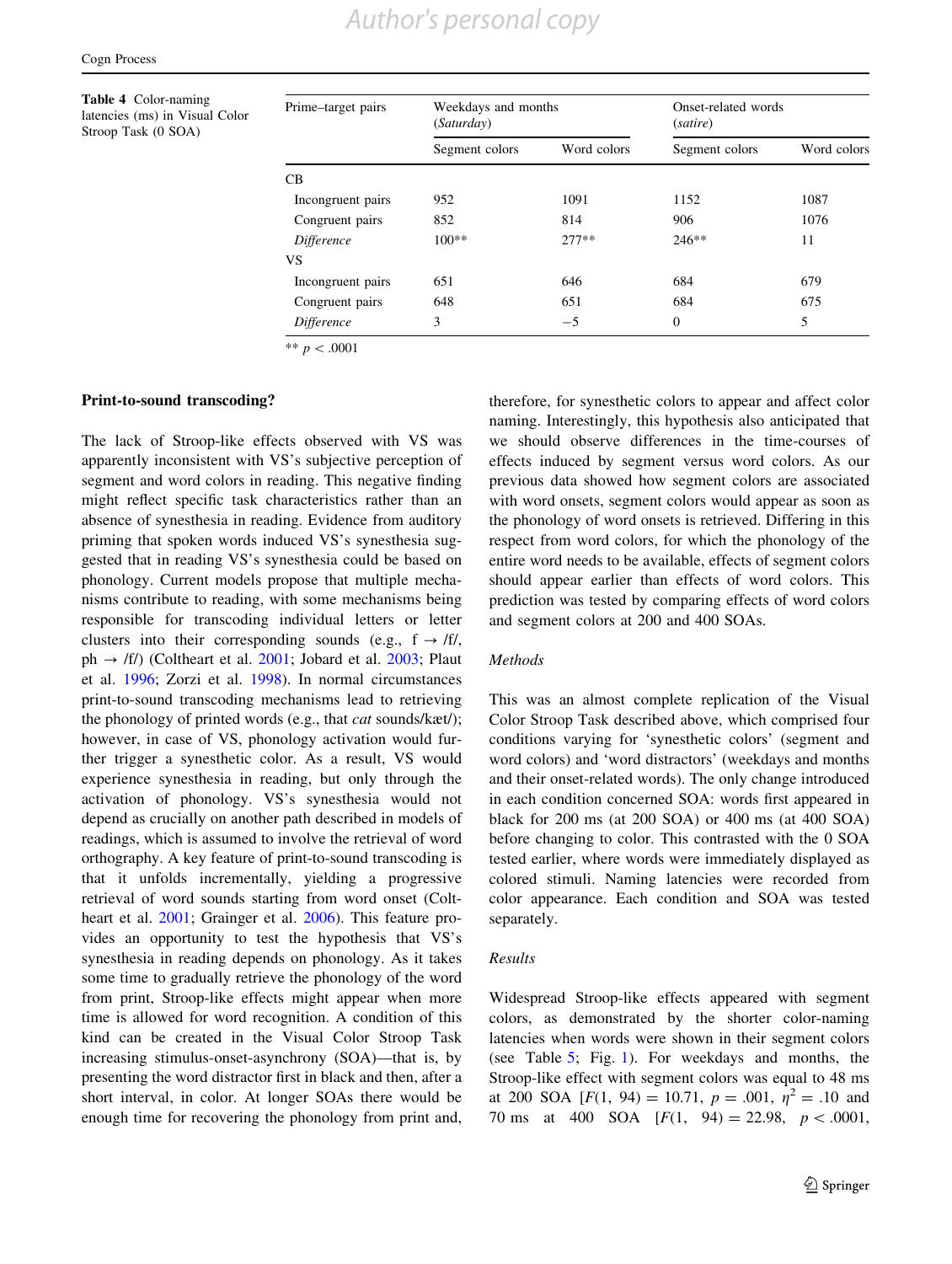<span id="page-11-0"></span>Table 5 VS's color-naming latencies (ms) in Visual Co. Stroop Task (200 and 400 S

| Words/colors                 | Prime-target pairs | 200 SOA | 400 SOA |
|------------------------------|--------------------|---------|---------|
| Weekdays and months (Sunday) |                    |         |         |
| Segment colors               | Incongruent pairs  | 666     | 686     |
|                              | Congruent pairs    | 618     | 616     |
|                              | Difference         | 48**    | $70**$  |
| Weekdays and months (Sunday) |                    |         |         |
| Word colors                  | Incongruent pairs  | 631     | 688     |
|                              | Congruent pairs    | 616     | 617     |
|                              | <i>Difference</i>  | 15      | $71**$  |
| Onset-related words (satire) |                    |         |         |
| Segment colors               | Incongruent pairs  | 673     | 661     |
|                              | Congruent pairs    | 624     | 615     |
|                              | <i>Difference</i>  | 49**    | $46**$  |

\*\*  $p < .0001$ 



Fig. 1 Stroop-like effects (shown as differences between incongruent and congruent word–color pairs) found with VS across different SOAs (0, 200 and 400 ms), with different words (weekdays and months, onset-related words), and different synesthetic colors (segment and word colors). Asterisk indicates significantly shorter  $(p<.0001)$  color-naming latencies when target colors matched the synesthetic colors associated with word distractors (congruent word– color pairs)

 $\eta^2 = .20$ ]. Furthermore, for words onset-related to weekdays and months, the Stroop-like effect with segment colors was equal to 49 ms at 200 SOA  $[F(1, 94) = 30.94,$  $p < .0001$ ,  $\eta^2 = .25$ ] and 46 ms at 400 SOA [F(1, 94) = 23.06,  $p < .0001$ ,  $\eta^2 = .19$ . The results with word colors contrasted sharply, as a significant Stroop-like effect appeared with weekdays and months only at 400 SOA [71 ms;  $F(1, 94) = 22.95$ ,  $p < .0001$ ,  $\eta^2 = .20$ ]—at 200 SOA,  $Fs < 1$ . As Stroop-like effects were expected at longer SOAs under the hypothesis that printed words induced synesthetic colors in conditions allowing print-tosound transcoding, results from longer SOAs provided strong support to the hypothesis. These results converged with findings from auditory priming, as both demonstrated an involvement of phonology in the segment colors and the word colors experienced by VS. Interestingly, the results also brought to light differences between segment colors and word colors, with the former showing effects at 200 and 400 SOAs, the latter only at 400 SOA. These differences in the time-courses of word colors and sound colors were anticipated under the hypothesis that the appearance, in reading, of synesthetic colors depends on print-to-sound transcoding mechanisms. Differences in the time-course of segment colors and word colors were also the focus of the tasks we present next.

#### Which synesthetic colors arise first?

As discussed in the Introduction, the time-course of the synesthetic experience may provide evidence for understanding whether access to segmental and/or lexical representations is responsible for the appearance of segment colors and word colors with spoken words. Consistent with the idea that a word's segments are activated before its lexical content (McClelland and Elman [1986](#page-19-0); Poeppel et al. [2008](#page-19-0); Remez [2005\)](#page-19-0), we expected segment colors to be perceived slightly ahead of word colors when synesthesia was induced by spoken words. We tested this prediction with VS, whose seemingly 'pure auditory synesthesia' provided a better opportunity to test it than CB's multimodal synesthesia. The prediction was first tested by varying SOA in the Auditory Priming Task, specifically to determine whether effects induced by segment colors would reach their peak earlier than effects associated with word colors. 0 SOA was tested earlier, and in this condition word primes were immediately followed by color targets. Data from 0 SOA were integrated with additional data from 200 and 400 SOAs.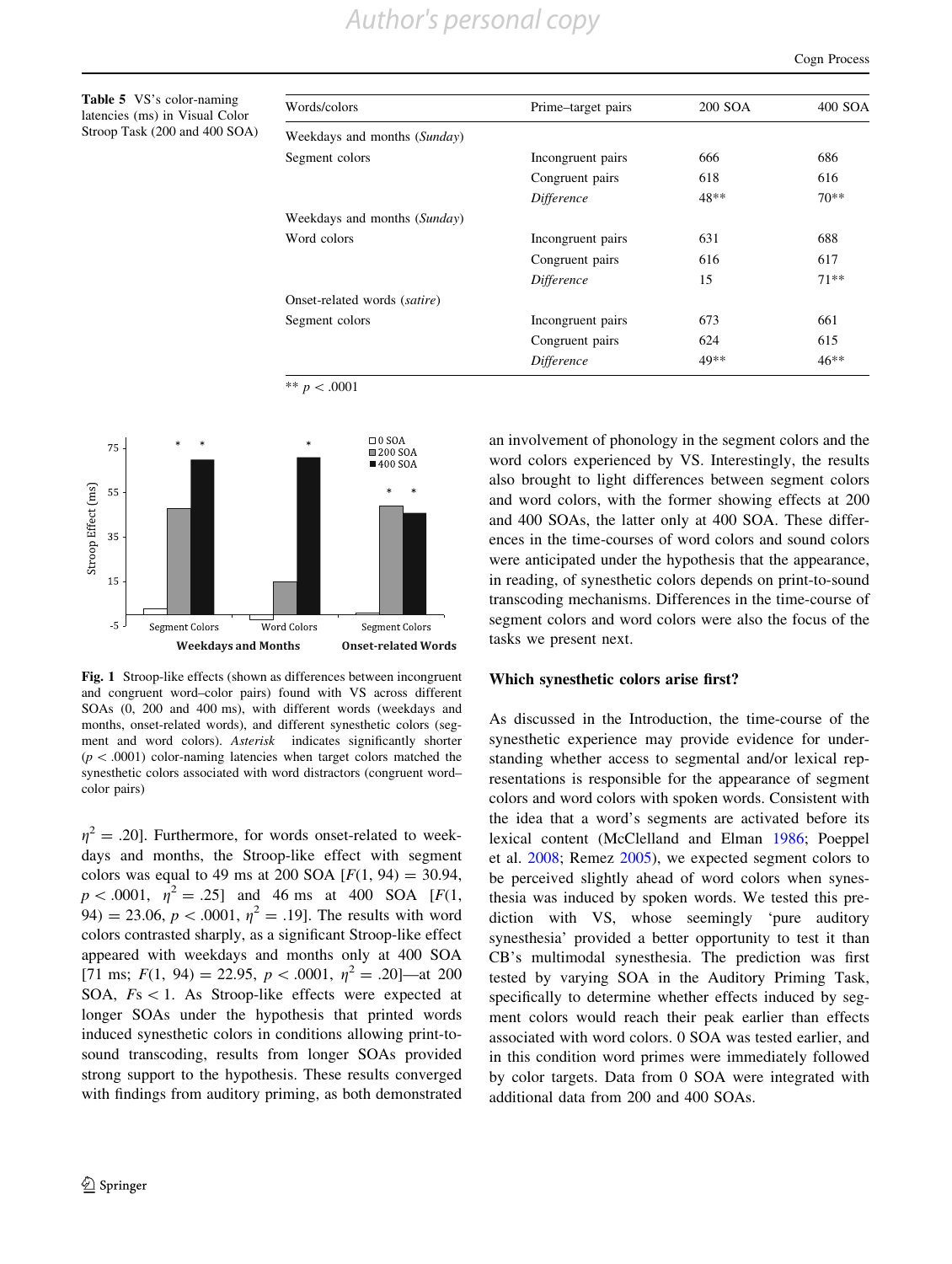## **Methods**

Four versions of the Auditory Priming Task conducted at 0 SOA were replicated at 200 and 400 SOAs. In two versions, weekdays and months were shown as primes and we varied either segment colors or word colors. In the two other versions, we either presented primes that were onsetrelated to weekdays and months and varied segment colors, or showed digit words as primes and varied word colors. Colored squares (targets) were presented 200 ms or 400 ms after the presentation of auditory primes was completed. This differed from the 0 SOA condition, where the appearance of colored squares coincided with the end of the presentation of auditory primes. Like at 0 SOA, the fixation point was shown simultaneously with the presentation of auditory primes, although it stayed on view longer at 200 and 400 SOAs (200 and 400 ms, respectively). Naming latencies were recorded from color appearance. Synesthetic colors (segment and word colors) and SOAs (200 and 400) were tested in different sessions.

## Results

Table 6 shows the results from 200 and 400 SOAs. VS's responses from 0, 200 and 400 SOAs were entered in 2 (congruent, incongruent colors)  $\times$  3 (SOA) ANOVAs, and distinct analyses were conducted for each condition. Significant interactions ( $ps\lt .05$ ) were found for each condition (weekdays and months and segment colors; weekdays and months and word colors; onset-related words and segment colors; digit words and word colors), a result

Table 6 VS's color-naming latencies (ms) in Auditory Priming Task (200 and 400 SOA)

indicating that priming effects varied consistently across SOAs. As shown in Fig. 2, the priming effects differed in their time-courses, peaking at 0 SOA with segment colors, but later—at 200 SOA—with word colors. Comparisons of the priming effects between 0 and 200 SOAs confirmed that with weekdays and months segment colors induced larger effects at 0 SOA  $[F(1, 190) = 10.81, p = .001,$  $\eta^2 = .05$ ], whereas word colors peaked at 200 SOA [F(1, 190) = 21.04,  $p < .0001$ ,  $\eta^2 = .10$ . The larger effect of segment colors at 0 SOA than 200 SOA was replicated with onset-related words  $[F(1, 190) = 6.74, p = .01,$ 



Fig. 2 Auditory priming found with VS across different SOAs (0, 200 and 400 ms), with different words (weekdays and months, onsetrelated words, digits), and different synesthetic colors (segment and word colors). Segment and word colors had distinct time-courses, as shown by the larger priming effects found at 0 SOA with segment colors and at 2000 SOA with word colors

| Words/colors                 | 200 SOA<br>Prime-target pairs |         | 400 SOA |
|------------------------------|-------------------------------|---------|---------|
| Weekdays and months (Sunday) |                               |         |         |
| Segment colors               | Incongruent pairs             | 546     | 546     |
|                              | Congruent pairs               | 523     | 572     |
|                              | Difference                    | $23*$   | $26**$  |
| Weekdays and months (Sunday) |                               |         |         |
| Word colors                  | Incongruent pairs             | 538     | 571     |
|                              | Congruent pairs               | 424     | 521     |
|                              | Difference                    | $114**$ | $50**$  |
| Onset-related words (satire) |                               |         |         |
| Segment colors               | Incongruent pairs             | 530     | 532     |
|                              | Congruent pairs               | 454     | 488     |
|                              | Difference                    | $76***$ | 44**    |
| Digit words <i>(eight)</i>   |                               |         |         |
| Word colors                  | Incongruent pairs             | 540     | 532     |
|                              | Congruent pairs               | 482     | 477     |
|                              | Difference                    | 58**    | $55***$ |

 $* p = 01; ** p < .0001$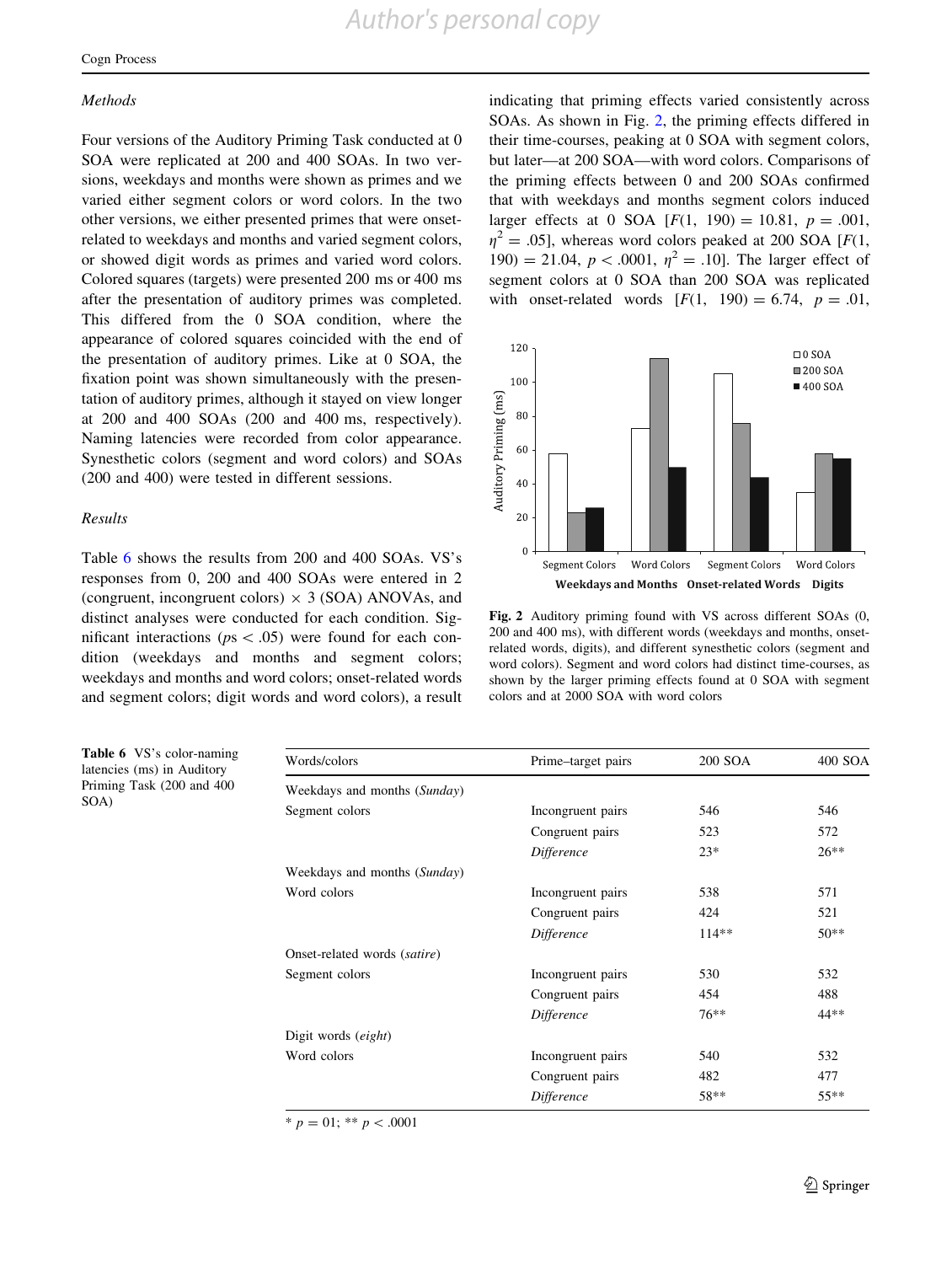$\eta^2 = .03$ ]. In addition, the larger effect of word colors at 200 SOA than 0 SOA was also replicated with digit words  $[F(2, 110) = 6.71, p = .01, \eta^2 = .01]$ . These results demonstrated that segment colors rose faster than word colors, as anticipated by the hypothesis that different representations (lexical and phonemic) elicited the word and segment colors of weekdays and months.

## Which synesthetic colors last longer?

The hypothesis that phonemic and lexical representations are differently involved in segment and word colors makes a second prediction concerning the duration of these synesthetic colors. As we reasoned in the Introduction, the hypothesis anticipates the longer duration of word colors. This prediction was tested in the Auditory Priming Task, again with VS, presenting the segment and word colors of weekdays and months at 200, 400, 600, 800 and SOAs.

#### Methods

To make segment colors and word colors maximally comparable, the same seven weekdays and months were used to prime both types of synesthetic colors. For example, Sunday was paired with its word color yellow, its sound color green, and the unrelated color brown. The design varied from the one used in the previous experiments, in which segment and word colors were tested with different words. As in previous experiments, however, the colors assigned to the words could be named with basic color terms. At each SOA (200, 400, 600, 800), 189 prime– target pairs were tested, while a word prime or a target color was presented 27 times. As in previous experiments, each SOA was tested separately.

## Results

As shown in Table 7, color naming was faster with primes associated with word colors than with unrelated colors  $[F(1, 502) = 252.01, p < .0001, \eta^2 = .33]$ , with a robust priming effect at each SOA ( $ps\lt 0.0001$ ). The widespread priming effect of word colors contrasted sharply with the lack of priming with segment colors at each SOA  $(ps > .18)$ . In short, these data revealed differences in duration between segment colors and word colors, with the latter engendering synesthetic color perceptions lasting longer, as anticipated by the hypothesis that lexical representations underlie word colors. It also worth noting that the priming effect was greater with word colors at 200 SOA than 400 SOA [ $F(1, 124) = 3.80, p = .05; \eta_p^2 = .03$ ], which is the same exact difference found in the Auditory Priming Task described in the previous section  $[F(1,$ 190) = 29.31,  $p < .0001$ ;  $\eta_p^2 = .13$ ]. This difference

Table 7 VS's color-naming latencies (ms) in Auditory Priming Task—weekdays and months (200-800 SOA)

|                    | 200 SOA | 400 SOA | 600 SOA | 800 SOA |
|--------------------|---------|---------|---------|---------|
| Synesthetic colors |         |         |         |         |
| Segment colors     | 532     | 535     | 526     | 528     |
| Word colors        | 440     | 463     | 447     | 435     |
| Unrelated colors   | 520     | 524     | 512     | 531     |
| Priming effect     |         |         |         |         |
| Segment colors     | 12      | 11      | 14      | 3       |
| Word colors        | $80**$  | $61**$  | $65**$  | $96**$  |

\*\*  $p < .0001$ 

suggests that activation of word colors declines slightly after an initial peak.

#### Ordinal effects?

The idea that activation spreads more to items close versus distant in the sequence has been embodied in theories on different cognitive processes—from number representation (Hubbarb et al. [2005\)](#page-18-0), to serial encoding (Lewandowsky and Murdock [1989\)](#page-19-0), to word–letter positions (Davis [2010](#page-18-0)). This idea has also proved useful in explaining a variety of findings. An example is the finding that 4 appeared to be more activated by 5 than 1 in a magnitude judgment task (Moyer and Landauer [1967](#page-19-0)). We explored whether similar effects of serial position could be observed with word colors induced by weekdays and months or digits. We reasoned that if *Tuesday* is more activated than *Friday* by the presentation of Monday, then blue, the word color of Tuesday, is more likely to be elicited as compared to green, the word color of Friday. Similar predictions can be drawn with digits, so that *one* should activate the word color of two more strongly than the word colors of seven. This idea was tested in the Auditory Priming Task as effects of word colors were found in this task with both participants. Prior color assignments made weekdays stimuli more suited for VS, digits for CB. Thus, with VS the prime Monday was paired either with the target color blue (the word color of Tuesday) or the target color green (the word color of Friday). With CB the prime two preceded either the target color red (associated with three) or the target color purple (associated with nine). We anticipated priming effects to be inhibitory. This is because it should be quite difficult to select the target color name ('blue') when multiple color names are strongly activated by the prime, as when Monday activates its word color (white) and the word color of Tuesday (blue). It should be comparatively easier to name the word color of Friday (green) if Monday only activated its word color.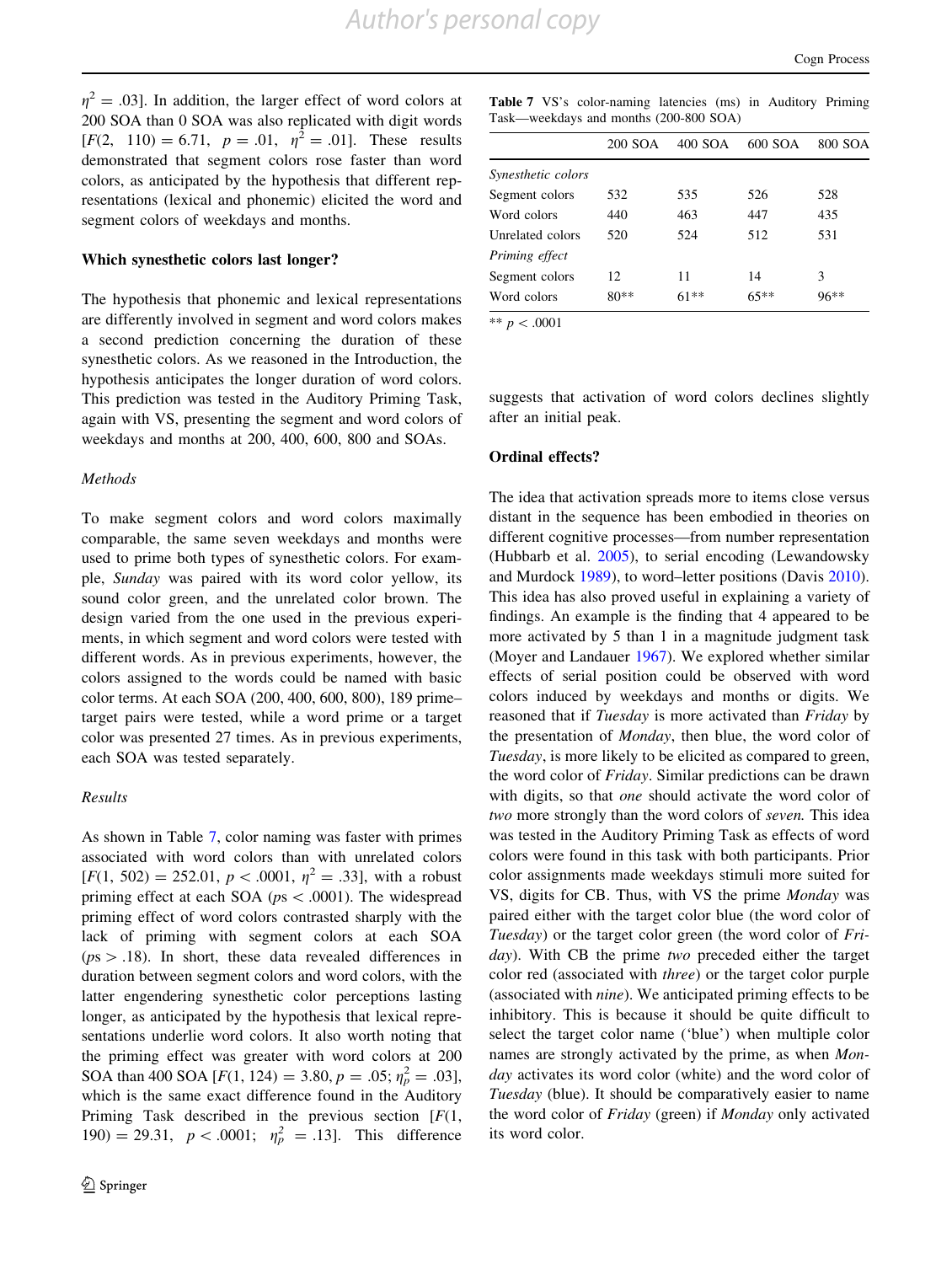#### **Methods**

Word primes and color targets differed between participants. With VS, word primes were six weekdays that were paired eight times either with the word color of the next weekday or the word color of a more distant weekday. With CB, word primes were the digits from two to nine, which were paired four times either with the word color associated with the next digit or the word color of a more distant digit. The procedure of the Auditory Priming Task was the same as described earlier.

## Results

With VS, naming latencies were significantly slower for colors associated with close than distant weekdays [means: 562 vs. 531;  $F(1, 94) = 5.45$ ,  $p = .02$ ,  $\eta^2 = .05$ . However, with CB no evidence was found that a digit  $(two)$ activated the color of the digit close in the sequence (three). In fact, a color (red, associated with three) was named very similarly when primed by a close digit (two) or a distant digit (nine) (mean response latencies: 838 vs. 834 ms;  $F\lt 1$ ). The inhibitory priming effect observed with VS lends support to the hypothesis of a linkage between word colors and sequences. By contrast, CB's results indicated that serial information was not critically involved in the word colors that this participant experienced.

## General discussion

This first systematic investigation of the multiple colors that synesthetes can associate with some words not only has confirmed the genuineness of this particular form of synesthesia, but it has also illustrated its richness. The implications of the results from the synesthete participants of our study (CB and VS) are discussed below. First, their results shed light on the cognitive mechanisms underlying their distinct synesthetic colors. Second, the characterization of such cognitive mechanisms helps us to understand the neural mechanisms involved in both types of colors. Finally, we consider the implications that cases of synesthetes 'seeing' distinct colors with single words have for studies of synesthesia.

## An orthographic versus phonological representations

A primary question that our data enabled us to clarify concerned the type of linguistic representations underlying the distinct synesthetic colors experienced by CB and VS. On one hand, the auditory priming effects we found with CB and VS provided strong evidence that access to phonological representations in auditory speech comprehension elicited synesthetic colors in both participants. On the other hand, Stroop-like effects would indicate that access to orthography induces synesthetic colors. The finding that Stroop-like effects appeared at 0 SOA only with CB revealed the orthographic basis of CB's synesthesia not VS's. However, the lack of Stroop effects at 0 SOA does not imply that VS would not experience synesthetic colors with written words in reading. Robust Stroop-like effects appeared at later SOAs, conditions that allowed written words to activate phonology, which in turn would have triggered the synesthetic colors. The contrasting Stroop-like effects demonstrated by CB and VS can be explained under current models of reading that propose different processing pathways, one based on word orthography and relatively faster, the other based on phonology and relatively slower (Coltheart et al. [2001](#page-18-0); Grainger et al. [2006](#page-18-0); Jobard, et al. [2003;](#page-18-0) Zorzi et al. [1998\)](#page-20-0). With CB's orthographically based synesthesia, the fast access to orthography through the 'orthographic' pathway enabled synesthetic colors to appear rather quickly and this affected the color naming task giving rise to Stroop-like effects. The slower 'phonological' pathway would not induce a similarly fast activation of synesthetic colors—hence, the lack of Stroop-like effects with VS at 0 SOA. Nevertheless, there would be enough time for the 'phonological' pathway to activate the synesthetic colors at later SOAs, as demonstrated by the Stroop-like effects found with VS at these SOAs. Crucially, the hypothesis of a phonologically based synesthesia also predicted earlier effects of segment colors than word colors, and VS's results conformed to this prediction.<sup>1</sup>

If correct, our explanation would imply that stimulus modality is not critical in forms of synesthesia as those described with VS, the determining factor being rather

<sup>&</sup>lt;sup>1</sup> The hypothesis that VS's synesthesia involved print-to-sound transcoding mechanisms could also be tested with letter clusters mapping onto single phonemes (wr  $\rightarrow$  /r/as in wrinkle; ph  $\rightarrow$  /f/as in photo). Because these mechanisms operate without lexical support, the sounds of individual letters (/w/and/r/with wrinkle;/p/and/f/with photo) are derived in addition to the correct sounds corresponding to letter clusters. Consequently, letters and letter clusters would both contribute to the synesthetic colors. Results from VS's color assignment were consistent with this prediction. We selected 13 word triplets like wrinkle-ringlet-welcome, for which we obtained synesthetic colors following the procedure described in the Case Description section. Synesthetic colors were also obtained for pairs of randomly selected words sharing no common letters in initial positions (e.g., crumble-studio). As shown by Euclidean distances, synesthetic colors were more similar between wrinkle-ringlet (56.6) and between wrinkle-welcome (22.1) than between crumble-studio (78.9;  $ps > .0001$ ). These results suggest that letter clusters and individual letters could both affect synesthetic colors, as anticipated by the hypothesis that sound-to-print transcoding mechanisms were at play in VS's synesthesia.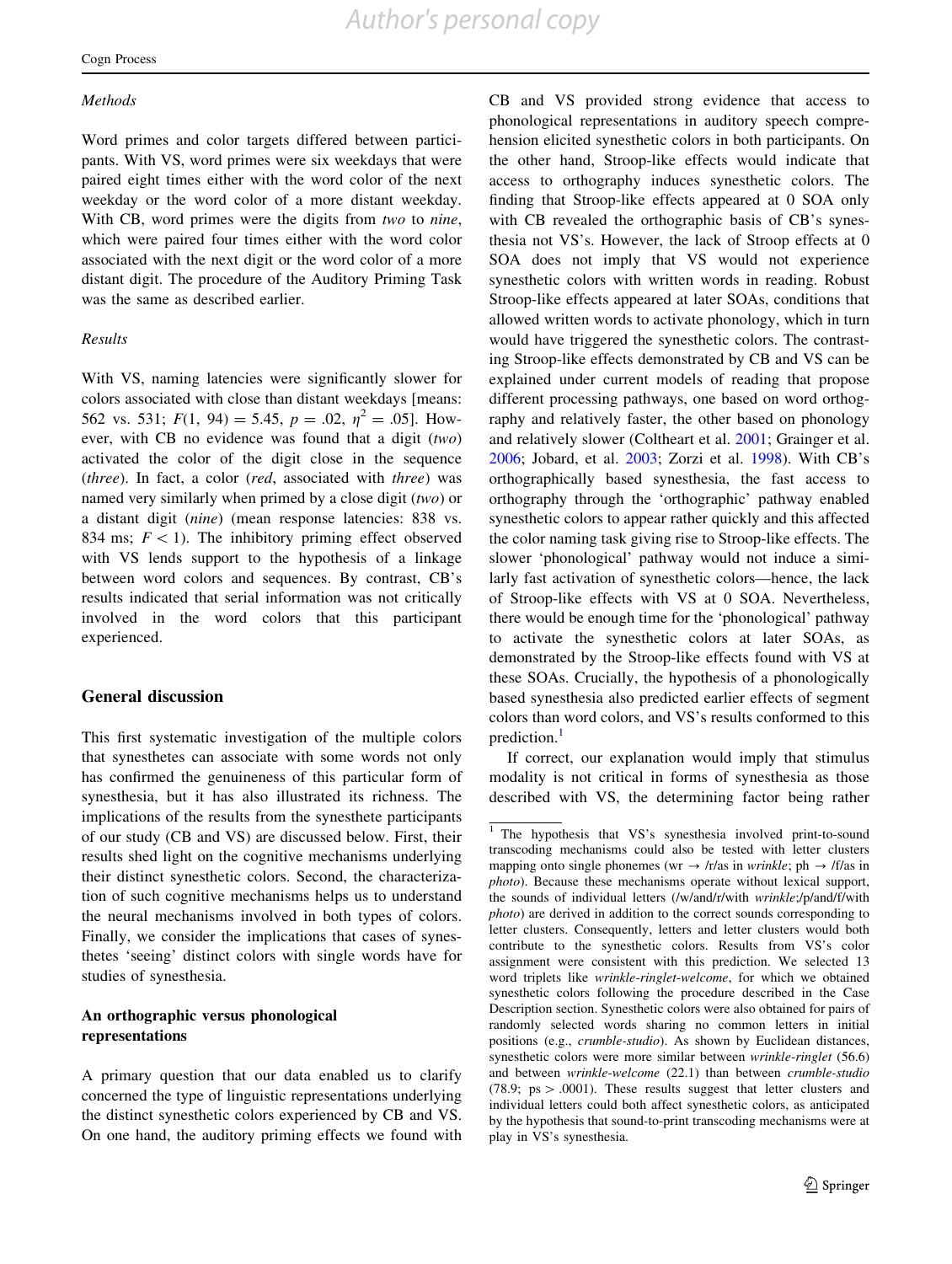whether specific representations are activated. In the case of VS, synesthesia depends on the activation of phonological representations, which can be induced by stimuli differing in modality (spoken or written). This modality independence may naturally occur in forms of synesthesia related to phonological representations that are an inherent component of the reading system. It is probably less likely in forms of synesthesia depending on orthographic representations that are typically activated by written stimuli (although there is evidence in non-synesthetes of activation of orthography from speech; Damian and Bowers [2003a\)](#page-18-0).

In general, comparable effects appeared with segment colors and word colors in both of our participants. This finding indicates that the same types of representations (phonological and/or orthographic) were implicated with both types of synesthetic colors. However, the many discrepancies we observed between segment colors and word colors imply differences in the phonological and orthographic representations underlying these distinct synesthetic colors, as we discuss in detail in the next section.

## Lexical versus sublexical representations

As reported in a number of prior studies, synesthetic colors could depend on word initial letters or phonemes, as evidenced by the very similar synesthetic colors induced by onset-related words (Krohn [1892;](#page-18-0) Paulesu et al. [1995](#page-19-0); Simner [2006;](#page-19-0) Ward et al. [2005\)](#page-20-0). Some of the synesthetic colors experienced by CB and VS with weekdays, months and digits—which were referred to as segment colors appeared to be of this kind. The segment colors CB and VS assigned to weekdays and months were impressively similar to those they chose for words onset-related to weekdays and months. For example, Friday and fried were both purple for CB, Saturday and satire were both green for VS. Importantly, the similarities between weekdays and months were consistently confirmed by any of the experimental results obtained with our participants in the Auditory Priming Task and the Visual Color Stroop Task. While collectively our results make a strong case that segment colors are associated with word onsets, the findings reviewed in the previous section clarified that phonemes are involved in the segment colors experienced by VS, graphemes and phonemes in those experienced by CB.

Another recurrent result in our study related to the different effects of segment colors and word colors, as we referred to the other type of synesthetic colors CB and VS assigned to weekdays, months and digits. Especially revealing was that the segment colors of weekdays and months (e.g., Saturday) invariably affected words onsetrelated to weekdays and months (satire), a reciprocity never found with the word colors of weekdays and months and their onset-related words. These contrasting findings revealed the uniqueness of word colors, which were associated with specific words and differed in this respect from segment colors lacking specific lexical associations. In essence, word colors and segment colors appeared to be related to lexical and sublexical representations, respectively, a distinction that holds in phonology (with CB and VS) as well as in orthography (with CB). This characterization of segment and word colors led to specific predictions about the time-course of each of these synesthetic colors that were tested with VS. As activation raises and decays faster with phonemes relative to lexical representations in speech perception (Marslen-Wilson [1987](#page-19-0); McClelland and Elman [1986;](#page-19-0) Remez [2005](#page-19-0)), earlier auditory priming effects were expected with segment colors than word colors, a prediction confirmed by VS's results. Converging results were found with Stroop-like effects that, as described earlier, depended in VS on phonological activation. As anticipated, Stroop-like effects appeared earlier with segment colors than word colors.

Presenting VS with a weekday (Tuesday) elicited the synesthetic color of a weekday close in the sequence (Wednesday). Similar position effects were not replicated with CB using digits. This difference suggested that word colors implicated distinct representations in each participant. While VS's word colors involved representations encoding the position taken in the sequence by digits, weekdays and months, CB's word colors relied on representations encoding serial positions less precisely and/or less strongly, or lacking any specification of serial position.

Two negative findings from VS are worth considering. The first finding related to the Visual Color Stroop Task, where no effects of color words appeared at short SOAs (0 and 200 ms). Various kinds of semantic effects have been observed at 0 SOA, including the classic Stroop-color effect and the effect of color-associated words (sky-blue; MacLeod [1991](#page-19-0)). To the extent that these effects have been interpreted as involving the selection of word meanings (Damian and Bowers [2003b;](#page-18-0) Levelt et al. [1999;](#page-19-0) Miozzo and Caramazza [2003](#page-19-0)), the lack of word color effects at 0 SOA appeared to rule out a critical contribution of semantics in  $VS$ 's colors.<sup>2</sup> The second negative finding concerned words onset-related to weekdays and months (satire-Saturday, money-Monday). No word color effects were found with these onset-related words. Thus, there was

 $2$  We controlled the effect of color-associated *printed* words to ensure that VB was sensitive to semantic effects in the Visual Color Stroop Task at 0 SOA. We tested seven words strongly associated with a color (ash-gray, blood-red, chocolate-brown, grass-green, lemonyellow, sky-blue, and tar-black). Each word was paired seven times with its associated color (sky-blue) and 7 times with another color (sky-green). The finding of a sizable facilitation of 39 ms (648 vs. 687 ms;  $F(1, 82) = 4.6$ ,  $p < .05$ ,  $\eta^2 = .04$ ) showed that VS could access aspects of the meaning related to colors with written words at 0 SOA.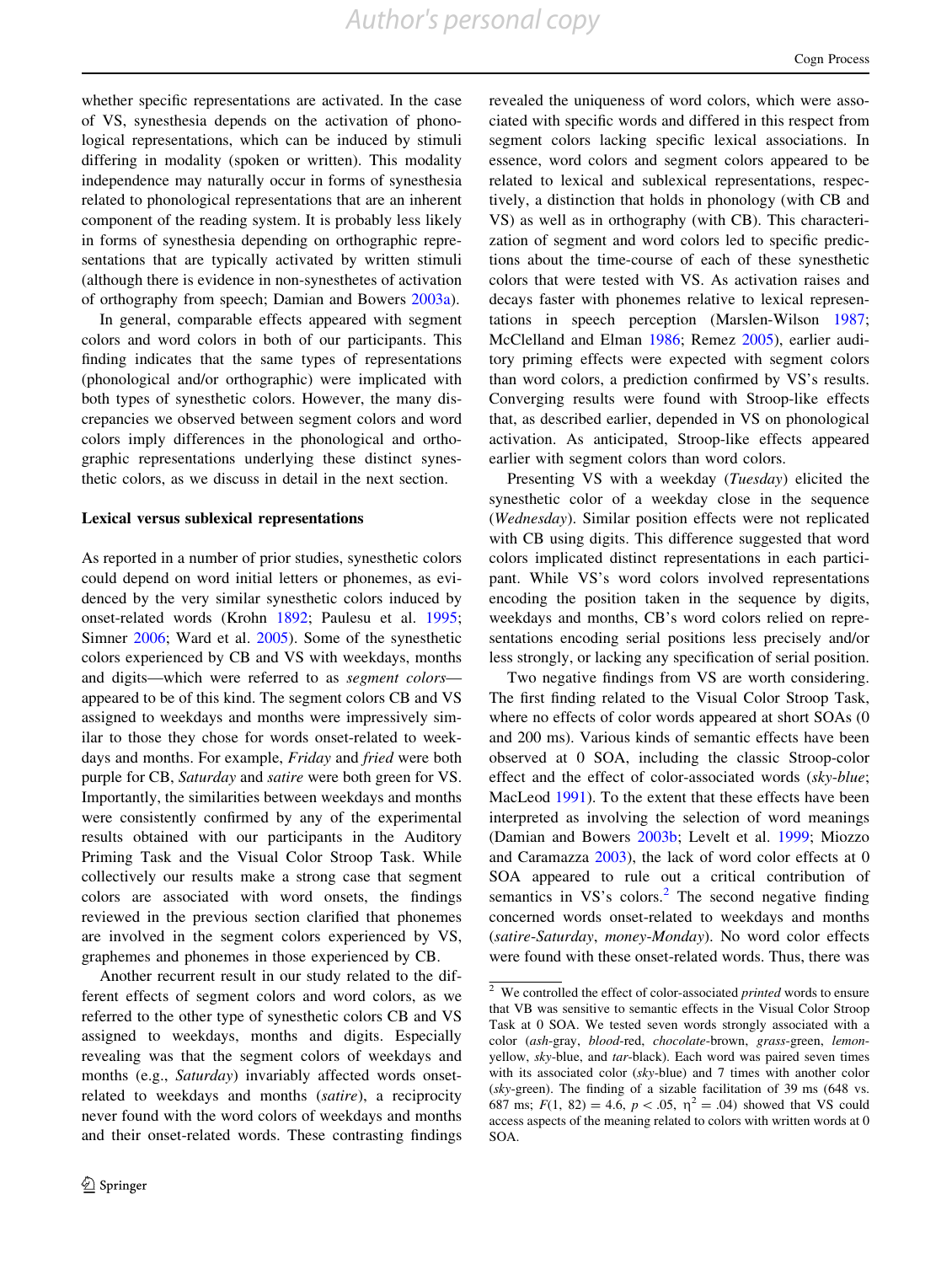no evidence that satire activated red, the word color of Saturday. Given the extent to which co-activation of onsetrelated words is so pervasive in auditory word recognition (Vitevitch and Luce [1999](#page-20-0)) and reading (Grainger [1990](#page-18-0); Perea and Pollatsek [1998](#page-19-0)), one would have anticipated effects of word colors to extend to onset-related words. Findings from VS suggested instead that word colors were specifically associated with certain words. Altogether, the two negative findings—one concerning Stroop-like effects, the other onset-related words—indicated that lexical-semantic representations were not associated with VS's word colors, a conclusion fitting our hypothesis that VS's color words depended instead on representations encoding serial positions.

## The neural underpinnings of segment and word colors

The characterization of the cognitive mechanisms involved in segment and word colors provides the basis for outlining the corresponding brain mechanisms. Of particular relevance is the finding that word colors and segment colors involved orthographic or phonological representations. Regions in the fusiform gyrus, especially in the left hemisphere, respond specifically to visually presented letters in reading and appeared to support access to word orthography (Dehaene and Cohen [2011](#page-18-0); Jobard et al. [2003;](#page-18-0) Kronbichler et al. [2008](#page-18-0); Rapp and Lipka [2011](#page-19-0); Vinckier et al. [2007\)](#page-20-0). These regions are plausible candidate structures for the processing of orthographic information crucial for synesthetic colors. As the fusiform gyrus shows some degree of functional specialization, with distinct subregions processing graphemes and orthographic words (Cohen et al. [2000](#page-18-0); Vinckier et al. [2007\)](#page-20-0), each of these subregions could be especially engaged in the processing of segment colors and word colors, respectively. Activation of each of these subregions from visually presented letters would propagate to nearby anterior-occipital and posterior-temporal regions processing colors, thus giving rise to synesthetic perception in reading (Dovern et al. [2012](#page-18-0); Gray et al. [2006;](#page-18-0) Jäncke et al. [2009;](#page-18-0) Rouw and Scholte [2007](#page-19-0); Tomson et al. [2013](#page-19-0); van Leeuwen et al. [2011\)](#page-19-0). Although the type of lexical information encoded at the level of the fusiform gyrus remains a matter of debate (Hillis et al. [2005;](#page-18-0) Price and Devlin [2011](#page-19-0)), most of the results do not suggest an encoding of semantic information, for which a variety of results indicate that processing takes place in temporal areas localized more anteriorly than the fusiform gyrus (Binder et al. [2009](#page-18-0); Martin [2007;](#page-19-0) Miozzo et al. [2014\)](#page-19-0). If semantic representations are involved in word colors, temporal areas are likely candidate structures for word colors that, like in CB, have an orthographic basis.

VS's word colors were related to serial position, as revealed by the finding that a word (Monday) also activated the word colors of words next in the sequence (Tuesday, Wednesday).<sup>3</sup> Similar position effects have been documented in synesthetes who perceived digits forming a line or a circle (Jonas and Jarick [2013](#page-18-0)). Neuroimaging results have further revealed that these synesthetic responses involved parietal regions that in non-synesthetes are associated with the number line, an analogical type of numerical representation (Pinel et al. [2004](#page-19-0)). This neuroimaging evidence makes it plausible that the same parietal regions were engaged in VS's word colors. The phonological nature of VS's synesthesia further constrained hypotheses about the neural system determining word colors. It likely depended on the co-activation of inferior-parietal, superiortemporal regions responsible for the recognition of auditory words, and parietal regions encoding serial positions.

The distinct nature of segment colors and word colors might constrain theories that explain synesthesia as resulting from neural pruning, which is either lacking or incomplete in synesthesia (Baron-Cohen et al. [1993](#page-18-0); Cytowic and Wood [1982;](#page-18-0) Harrison [2001;](#page-18-0) Maurer [1997](#page-19-0)). These theories implicitly assume that neural connections determining synesthesia are part of the non-synesthete brain, although they would exist here only temporarily and would be subjected to neural pruning. Accordingly, neural connections would exist at one point in the non-synesthete brain between neural structures supporting the processing of segment colors and word colors. For example, neural connections linking brain regions engaged in the processing of sublexical features and colors should pre-exist segment colors. Evidence that distinct lexical and sublexical mechanisms, both in orthography and phonology, underlie segment colors and word colors raise an important test for theories assuming neural pruning. In fact, pre-existing neural connections should be present for each of these types of synesthetic colors. A second implication of our results relates to the age at which neural pruning should be completed. Some forms of synesthesia may depend on representations that are acquired relatively late in development, possibly past the age at which neural pruning has been completed. It is the most likely that children acquire phonemes before the words inducing word colors (e.g., Saturday, May, nine), and similar delays would occur in

<sup>&</sup>lt;sup>3</sup> In this respect, it was indicative that pale colors were chosen for items at the beginning of sequences (1, Monday, January) when VS selected word colors. This pattern, also observed with other synesthetes (Mills et al., [1999\)](#page-19-0), might appear especially with word colors that, as we found with VS, were associated with sequences. Furthermore, it is perhaps not coincidental that associations with color names ( $B \rightarrow blue$ ) and associations found early in childhood (*I*,  $O \rightarrow$  white; Spector and Maurer [2011](#page-19-0)) appeared when VS assigned segment colors. It is in fact segment colors that should be related to phonemes and the earliest multimodal associations.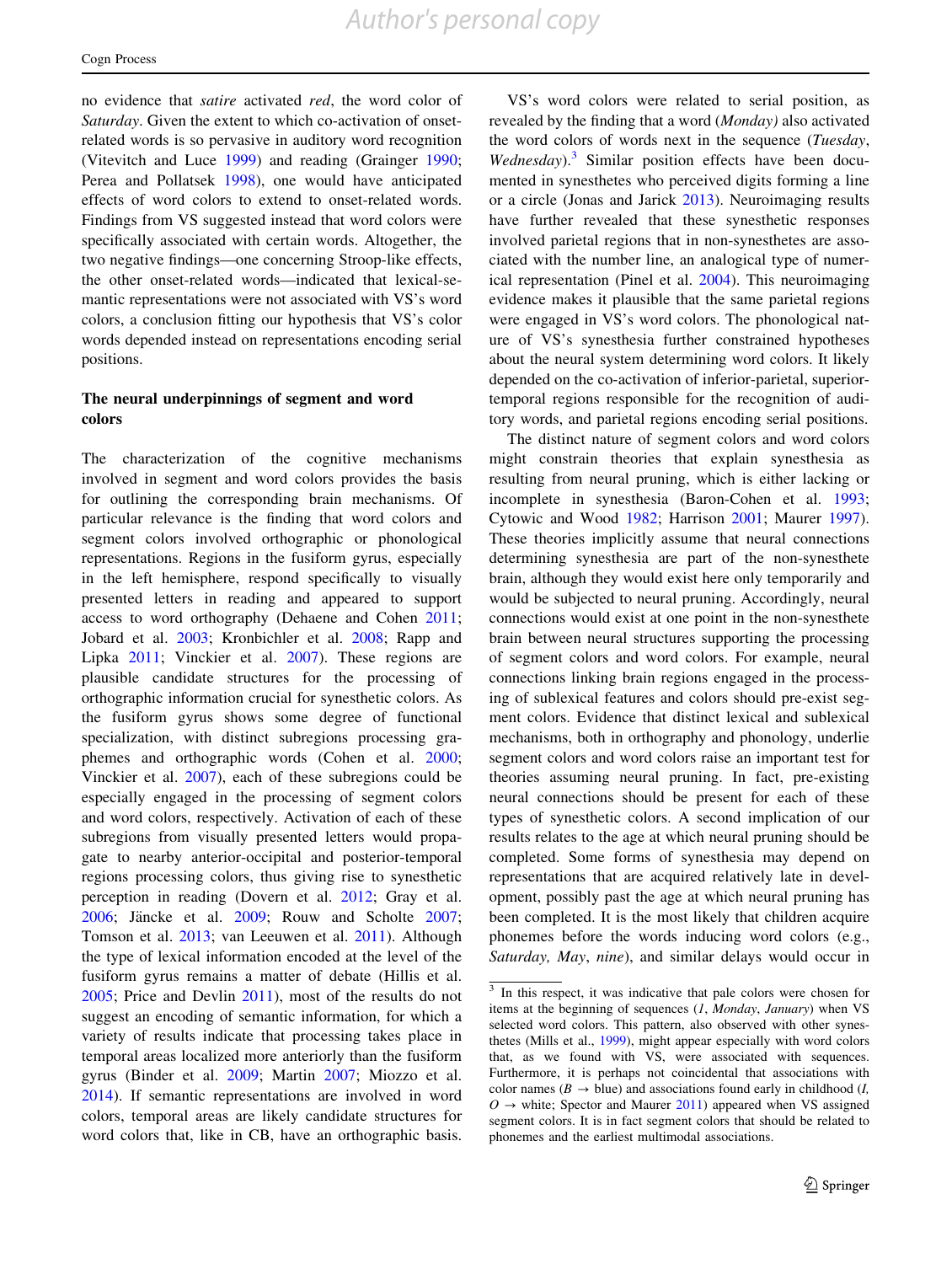<span id="page-17-0"></span>orthography between letters and word spelling (Baron-Cohen et al. 1987; Rich et al. [2005;](#page-19-0) Simner and Bain [2013\)](#page-19-0). Neural pruning would not be completed at least until the age at which the specific words inducing word colors have been acquired.

Phonemes, graphemes, and words induced effects at the earliest SOA we tested, suggesting a quick activation of each type of synesthetic colors. These findings echoed recent ERPs and MEG results that showed early modulations of ERPs or MEG components starting at about  $\sim$  150 ms from stimulus presentation, which likely arose from cortical regions underlying perceptual processing (Beeli et al. [2008;](#page-18-0) Brang et al. [2010,](#page-18-0) [2011](#page-18-0); Gebius et al. [2009;](#page-18-0) Goller et al. [2008;](#page-18-0) Jäncke [2013\)](#page-18-0). It should be emphasized that our estimates of the time-course of activation of segment colors and word colors were based on inferences derived from SOAs. More direct measurements of the brain activation associated with the distinct synesthetic colors—e.g., by ERPs—would provide more precise tests of the hypothesis that there are distinct contributions of lexical and sublexical processes.

## Implications for studies on synesthesia

The perception of distinct synesthetic colors when a word is heard or read is a curious phenomenon prompting questions on how exactly synesthetes could 'see' these colors. Our results shed some light on the phenomenology of this multiple color perception. The longer duration of word colors demonstrated with VS might translate into the subjective perception of word colors more intense and vivid than segment colors. These differences in intensity and vividness could also have consequences for cognitive tasks affected by synesthesia (e.g., memory; Gross et al. [2011;](#page-18-0) Radvansky et al. [2011](#page-19-0); Rothen and Meier [2010](#page-19-0)). It is possible that such effects become visible prevalently, if not exclusively, with word colors, a question we leave to future research to investigate.

VS claimed to perceive segment colors and word colors when hearing or reading words. VS's subjective report was confirmed by experimental data, which further revealed, however, that synesthetic colors were elicited by printed words indirectly, through print-to-sound mapping mechanisms enabling the activation of word sounds. Specifically, printed words induced effects of synesthetic colors in the Visual Color Stroop Task only when there was sufficient time for print-to-sound mapping. This result suggests that forms of synesthesia related to phonology might be more common than what gets self-reported by synesthetes, who would correctly indicate that their synesthetic colors are triggered by printed stimuli but would not be aware of the phonological basis of their synesthetic colors. More generally, VS's results indicate that self-reports could be

misleading as they might under-estimate the incidence of synesthesia related to phonology and over-estimate the incidence of synesthesia related to orthography. However, determining that synesthesia in reading has a phonological basis could have important implications for developmental accounts of synesthesia. The association with printed stimuli has been considered by many (e.g., Baron-Cohen et al. 1987; Rich et al. [2005;](#page-19-0) Simner and Bain [2013](#page-19-0); Simner et al. [2009\)](#page-19-0) a clue that synesthesia may appear relatively 'late' during development, not sooner that print letters and words have been acquired and corresponding graphemic representations established in the child's brain. Rather, cases like VS would suggest that when synesthesia predates reading and involves phonological processing maturing at earlier stages of development. Such cases would further predict that, in children, the association between synesthesia and reading would follow the acquisition of print-tosound mapping.

## **Conclusions**

Confirming the genuineness of simultaneous synesthetic colors and demonstrating their intrinsic differences, our findings made it clear that the synesthetic colors experienced by an individual can be remarkably complex. Such a complexity is bound to complicate research on synesthesia, especially if coexisting synesthetic colors are common among synesthetes. Group studies aimed at uncovering recurrent patterns could be particularly affected. Self-reported data might reflect multiple types of synesthetic colors—related to segments, words, phonology or orthography—a circumstance weakening the possibility of finding underlying trends. On the other hand, different patterns could emerge with each type of synesthetic colors. To the extent that cases like CB and VS make us to realize the complexity of synesthetic experiences, they hopefully also lead us to make progress in understanding the neurocognitive underpinning of synesthesia.

Acknowledgments We would like to thank Robert Remez and Torstein Låg for having discussed some aspects of this project with us. Most of all, our thanks go to the participants: their curiosity has really been contagious, and their insights have taught us a great deal about synesthesia.

#### References

- Anderson JE, Holcomb PJ (1995) Auditory and visual semantic priming using different stimulus onset asynchronies: an eventrelated brain potential study. Psychophysiology 32:177–190
- Baron-Cohen S, Wyke MA, Binnie C (1987) Hearing words and seeing colours: an experimental investigation of a case of synaesthesia. Perception 16:761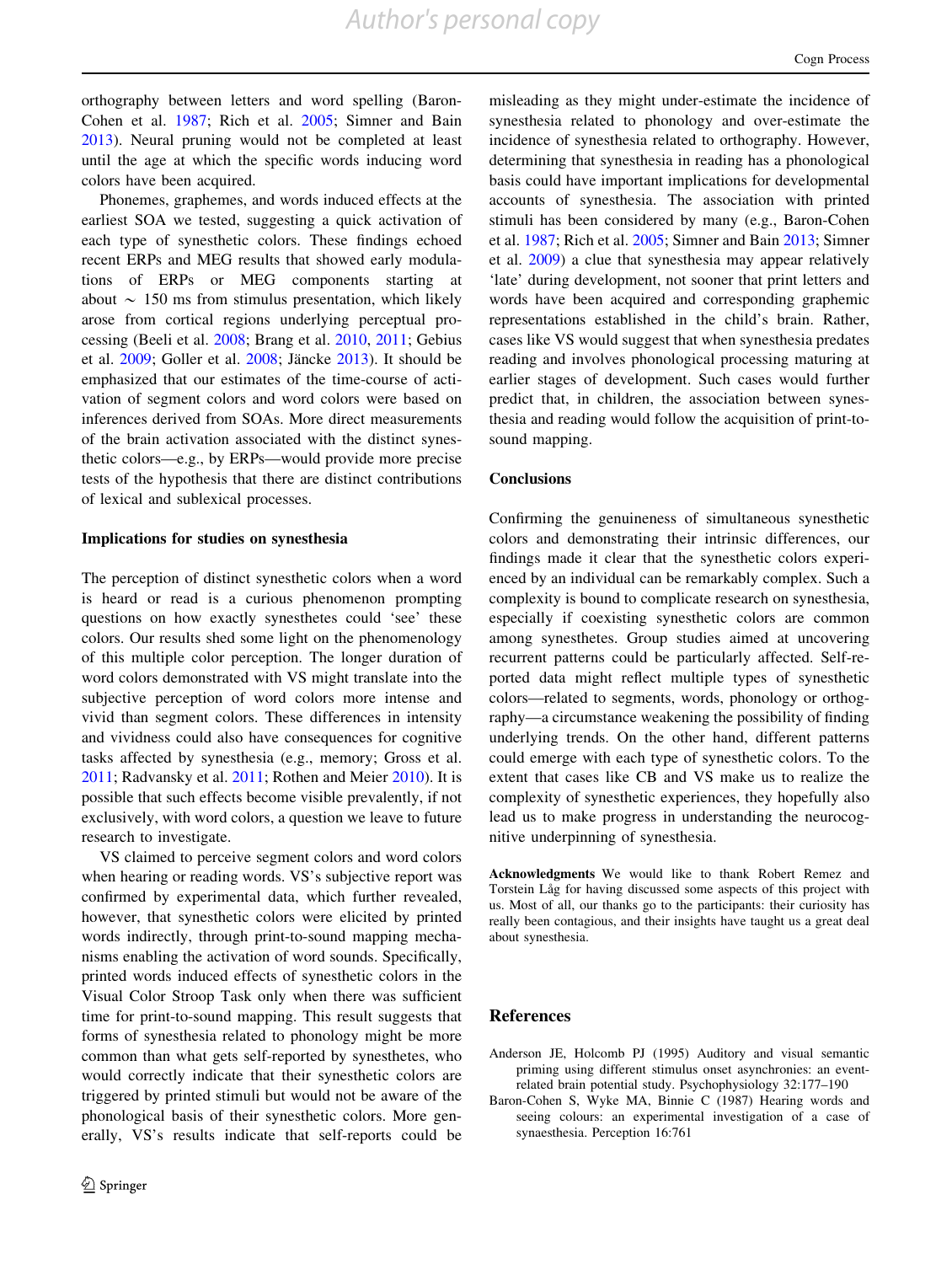- <span id="page-18-0"></span>Baron-Cohen S, Harrison J, Goldstein LH, Wyke MA (1993) Coloured speech perception: is synaesthesia what happens when modularity breaks down? Perception 22:419–426
- Beeli G, Esslen M, Jäncke L (2007) Frequency correlates in grapheme-color synaesthesia. Psychol Sci 18:788–792
- Beeli G, Esslen M, Jäncke L (2008) Time course of neural activity correlated with colored-hearing synesthesia. Cereb Cortex 35:379–385
- Binder JR, Desai RH, Graves WW, Conant LL (2009) Where is the semantic system? A critical review and meta-analysis of 120 functional neuroimaging studies. Cereb Cortex 19:2767–2796
- Binet A, Philippe J  $(1892)$  Étude sur un nouveau cas d'audition colorée. Revue Philosophique 33:461–464
- Bleuler E, Lehmann K (1881) Zwangmässige Lichtempfindungen durch Schall und verwandte Erscheinungen. Fuesverlag, Leipzig
- Brang D, Hubbard EM, Huang M, Ramachandran VS (2010) Magnetoencephalography reveals early activation of V4 in grapheme-color synesthesia. NeuroImage 53:268–274
- Brang D, Kanai S, Ramachandran VS, Coulson S (2011) Contextual priming in grapheme-color synesthetes and yoked controls: 400 ms in the life of a synesthete. J Cogn Neurosci 23:1681–1696
- Carreiras M, Ferrand L, Grainger J, Perea M (2005) Sequential effects of masked phonological priming. Psychol Sci 16:585–589
- Cohen L, Dehaene S, Naccache L, Lehéricy S, Dehaene-Lambertz G, Hénaff M, Michel F (2000) The visual word form area: spatial and temporal characterization of an initial stage of reading in normal and posterior split-brain patients. Brain 123:291–307
- Coltheart M, Rastle K, Perry C, Langdon R, Ziegler J (2001) DRC: a dual route cascaded model of visual word recognition and reading aloud. Psychol Rev 108:204–256
- Cytowic RE, Wood FB (1982) Synaesthesia I: a review of major theories and their brain basis. Brain Cogn 1:23–35
- Damian MF, Bowers JS (2003a) Effects of orthography on speech production in a form-preparation paradigm. J Mem Lang 49:119–132
- Damian MF, Bowers JS (2003b) Locus of semantic interference in picture-word interference tasks. Psychon Bull Rev 10:111–117
- Davis CJ (2010) The spatial coding model of visual word identification. Psychol Rev 117:713–758
- Day S (2005) Some demographic and socio-cultural aspects of synesthesia. In: Robertson LC, Sagiv N (eds) Synesthesia: Perspectives from cognitive neuroscience. Oxford University Press, New York (NY), pp 3–10
- Dehaene S, Cohen L (2011) The unique role of the visual word form in reading. Trends Cogn Sci 15:254–262
- Dixon MJ, Smilek D, Cudahy C, Merikle PM (2000) Five plus two equals yellow. Nature 406:365
- Dixon MJ, Smilek D, Merikle PM (2004) Not all synaesthetes are created equal: projector versus associator synaesthetes. Cogn Affect Behav Neurosci 4:335–343
- Dixon MJ, Smilek D, Duffy PL, Zanna MP, Merikle PM (2006) The role of meaning in grapheme-colour synaesthesia. Cortex 42:243–252
- Dovern A, Fink GR, Fromme ACB, Wohlschlager AM, Weiss PH, Riedl V (2012) Intrinsic network connectivity reflects consistency of synesthetic experiences. J Neurosci 32:7614–7621
- Frost R, Ahissar M, Gottesman R, Tayeb S (2003) Are phonological effects fragile? The effect of luminance and exposure duration on form priming and phonological priming. J Mem Lang 48:346–378
- Galton F (1883) Inquiries into human faculty and its development. Macmillan, London
- Gebius T, Nijboer TCW, Van der Smagt MJ (2009) Multiple dimensions in bi-directional synesthesia. Eur J Neurosci 29:1703–1710
- Goller AI, Otten LJ, Ward J (2008) Seeing sounds and hearing words: an event-related potential study of auditory-visual synesthesia. J Cogn Neurosci 21:1869–1881
- Grainger J (1990) Word frequency and neighborhood frequency effects in lexical decision and naming. J Mem Lang 29:228–244
- Grainger J, Kiyonaga K, Holcomb PJ (2006) The time course of orthographic and phonological code activation. Psychol Sci 17:1021–1026
- Grainger J, Rey A, Dufau S (2008) Letter perception: from pixel to pandemonium. Trends Cogn Sci 12:381–387
- Gray JA, Parslow DM, Brammer MJ, Chopping S, Vythelingum GN, Fytche DH (2006) Evidence against functionalism from neuroimaging of the alien colour effect in synaesthesia. Cortex 42:309–318
- Gross VC, Neargarder S, Caldwell-Harris CL, Cronin-Golomb A (2011) Superior encoding enhances recall in color-graphemic synesthesia. Perception 40:196–208
- Grossenbacher PG, Lovelace CT (2001) Mechanisms of synesthesia: cognitive and physiological constraints. Trends Cogn Sci 5:36–41
- Hancock P (2013) Synesthesia, alphabet books, and fridge magnets. In: Simner J, Hubbard EM (eds) The Oxford handbook of synesthesia. Oxford University Press, Oxford
- Hänggi J, Wotruba D, Jäncke L (2011) Globally altered structural brain network topology in grapheme-color synesthesia. J Neurosci 31(15):5816–5828
- Harrison J (2001) Synesthesia: the strangest thing. Oxford University Press, Oxford
- Hillis AE, Newhart M, Heidler J, Barker P, Herskovits E, Degaonkar M (2005) The roles of the 'visual word form area' in reading. Neuroimage 24:548–559
- Holden ES (1885) Color and other associations. Science 6:242–243
- Hubbarb EM, Piazza M, Pinel P, Dehaene S (2005) Interactions between number and space in parietal cortex. Nat Rev Neurosci 6:435–448
- Hupé JM, Doja M (2015) A critical review of the neuroimaging literature on synesthesia. Front Hum Neurosci 9:103
- Jäncke L (2013) The timing of neurophysiological events in synesthesia. In: Simner J, Hubbard E (eds) The Oxford handbook of synesthesia. Oxford University Press, Oxford
- Jäncke L, Beeli G, Eulig C, Hänggi J (2009) The neuroanatomy of grapheme-color synesthesia. Eur J Neurosci 29:1287–1293
- Jobard G, Crivello F, Tzourio-Mazoyer N (2003) Evaluation of the dual route theory of reading: a metanalysis of 35 neuroimaging studies. Neuroimage 20:693–712
- Johnson D, Allison C, Baron-Cohen S (2013) The prevalence of synesthesia: the consistency revolution. In: Simner J, Hubbard E (eds) The Oxford handbook of synesthesia. Oxford University Press, Oxford
- Jonas C, Jarick M (2013) Synesthesia, sequences, and space. In: Simner J, Hubbard EM (eds) The Oxford handbook of synesthesia. Oxford University Press, Oxford
- Krohn WO (1892) Pseudo-chromesthesia, or the association of colors with words, letters and sounds. Am J Psychol 5:20–41
- Kronbichler M, Klacl J, Richlan F, Schurz M, Staffen W, Ladurner G, Wimmer H (2008) On the functional neuroanatomy of visual word processing: effects of case and letter deviance. J Cogn Neurosci 21:222–229
- Laeng B, Svartdal F, Oelmann H (2004) Does color synesthesia pose a paradox for early-selection theories of attention? Psychol Sci 15:277–281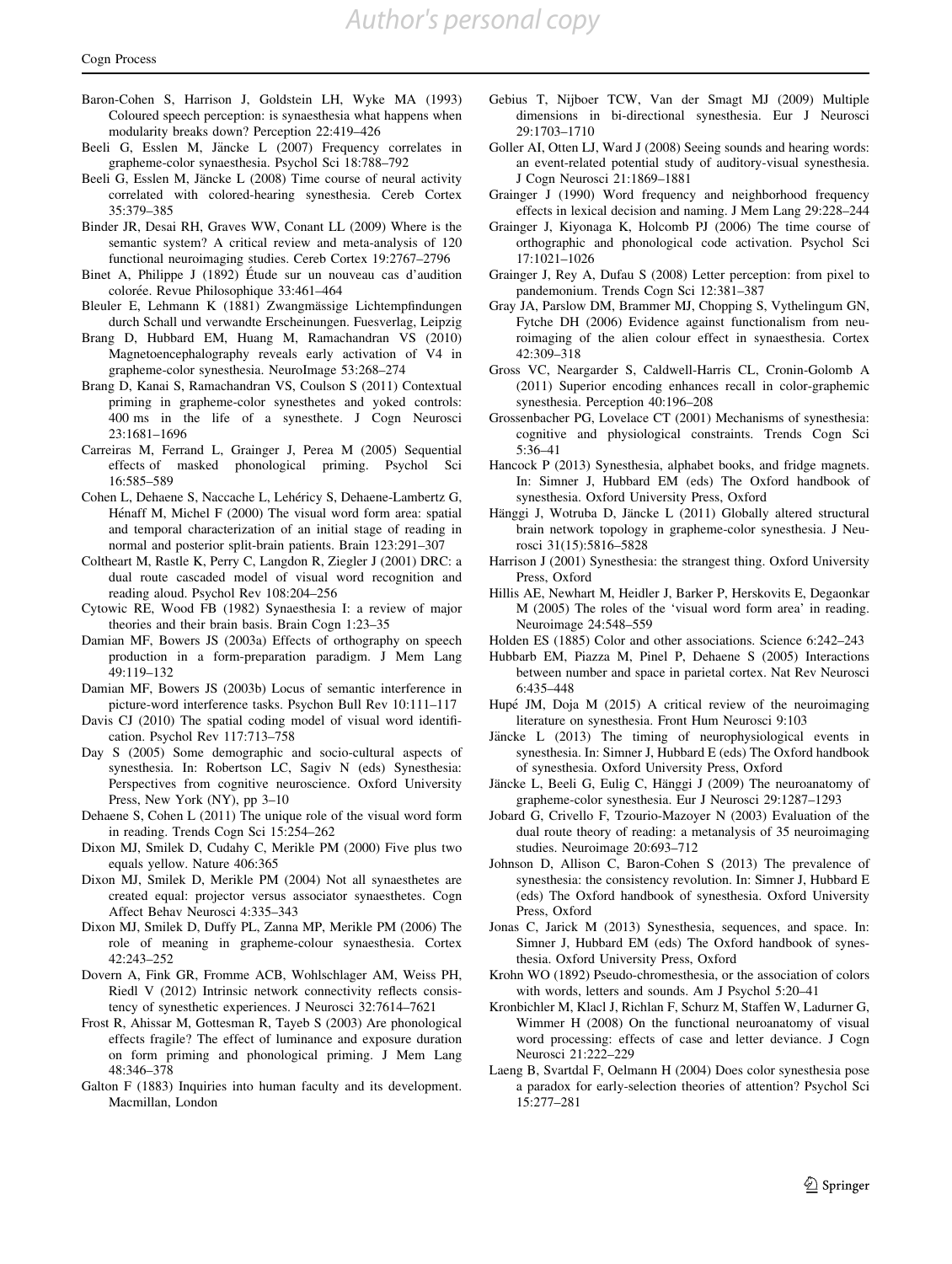*Author's personal copy*

- <span id="page-19-0"></span>Laeng B, Hugdahl K, Specht K (2011) The neural correlate of colour distances revealed with competing synaesthetic and real colours. Cortex 47:320–331
- Levelt WJM, Roelofs A, Meyer AS (1999) A theory of lexical access in speech production. Behav Brain Sci 22:1–75
- Lewandowsky S, Murdock BB Jr (1989) Memory for serial order. Psychol Rev 96:25–57
- Lukatela G, Turvey MT (1990) Automatic and pre-lexical computation of phonology in visual word identification. Eur J Cogn Psychol 2:325–344
- MacLeod CM (1991) Half a century of research on the Stroop effect: an integrative review. Psychol Bull 109:163–203
- Marks LE (1975) On coloured-hearing synesthesia: cross-modal translations of sensory dimensions. Psychol Bull 82:303–331
- Marslen-Wilson WD (1987) Functional parallelism in spoken word recognition. Cognition 25:71–102
- Martin A (2007) The representation of object concepts in the brain. Annu Rev Psychol 58:25–45
- Mattingley JB, Rich AN, Bradshaw JL (2001) Unconscious priming eliminates automatic binding of colour and alphanumeric form in synaesthesia. Nature 410:580–582
- Maurer D (1997) Neonatal synesthesia: implications for the processing of speech and faces. In: Baron-Cohen S, Harrison JE (eds) Synaesthesia: classic and contemporary readings. Blackwell, Oxford
- McClelland JL, Elman JL (1986) The TRACE model of speech perception. Cogn Psychol 18:1–86
- McNamara TP (2005) Semantic priming: perspectives from memory and word recognition. Psychology Press, New York
- McQueen I (2007) Eight questions about spoken word recognition. In: Gaskell GM (ed) The Oxford handbook of psycholinguistics. Oxford University Press, New York (NY)
- Mills CB, Boteler EH, Oliver GK (1999) Digit synaesthesia: a case study using a Stroop-type test. Cogn Neuropsychol 16:181–191
- Miozzo M, Caramazza A (2003) When more is less: a counterintuitive effect of distractor frequency in the picture-word interference paradigm. J Exp Psychol Gen 132:228–252
- Miozzo M, Hauk O, Pulvermüller F (2014) Early parallel activation of semantics and phonology in picture naming: evidence from a multiple-linear-regression MEG Study. Cereb Cortex (25):3343–3355
- Moyer RS, Landauer TK (1967) Time required for judgments of numerical inequality. Nature 215:1519–1520
- Myles KM, Dixon MJ, Smilek D, Merikle PM (2003) Seeing double: the role of meaning in alphanumeric-colour synaesthesia. Brain Cogn 53:342–345
- Pariyadath V, Plitt MH, Churchill SJ, Eagleman DM (2012) Why overlearned sequences are special: distinct neural networks for ordinal sequences. Front Hum Neurosci. doi:[10.3389/fnhum.](http://dx.doi.org/10.3389/fnhum.2012.00328) [2012.00328](http://dx.doi.org/10.3389/fnhum.2012.00328)
- Paulesu E, Harrison J, Baron-Cohen S, Watson JDG, Goldstein L, Heather J, Frackowiak RSJ, Frith CD (1995) The physiology of coloured hearing: a PET activation study of colour-word synaesthesia. Brain 118:661–676
- Perea M, Pollatsek A (1998) The effects of neighborhood frequency in reading and lexical decision. J Exp Psychol Hum Percept Perform 24:767–779
- Pinel P, Piazza M, Le Bihan S, Dehaene S (2004) Distributed and overlapping cerebral representations of number, size, and luminance during comparative judgments. Neuron 41:983–993
- Plaut DC, McClelland JL, Seidenberg MS, Patterson K (1996) Understanding normal and impaired word reading: computational principles in quasi-regular domains. Psychol Rev 103:56
- Poeppel D, Monahan PJ (2008) Speech perception: cognitive foundations and cortical implementation. Curr Dir Psychol Sci 17:80–85
- Poeppel D, Idsardi WJ, van Wassenhove V (2008) Speech perception at the interface of neurobiology and linguistics. Philos Trans R Soc Lond B Biol Sci 363:1071–1086
- Price CJ (2012) A review and synthesis of the first 20 years of PET and fMRI studies of heard speech, spoken language and reading. NeuroImage 62:816–847
- Price CJ, Devlin JT (2011) The interactive account of ventral occipitotemporal contributions to reading. Trends Cogn Sci 15:246–253
- Radvansky G, Gibson BS, McNerney MW (2011) Synesthesia and memory: color congruency, von Restorff, and false memory effects. J Exp Psychol Learn Mem Cogn 37:219–229
- Rapp B, Lipka K (2011) The literate brain: the relationship between spelling and reading. J Cogn Neurosci 23:1180–1197
- Remez RE (2005) Perceptual organization of speech. In: Pisoni DB, Remez RE (eds) The handbook of speech perception. Basil Blackwell, Oxford
- Rich AN, Bradshaw JL, Mattingley JB (2005) A systematic, largescale study of synaesthesia: implications for the role of early experience in lexical-colour associations. Cognition 98:53–84
- Rothen N, Meier B (2010) Grapheme-colour synaesthesia yields ordinary rather than extraordinary memory advantage: evidence from a group study. Memory 18:258–264
- Rouw R (2013) Synesthesia, hyperconnectivity, and diffusion tensor imaging. In: Simner J, Hubbard E (eds) The Oxford handbook of synesthesia. Oxford University Press, Oxford
- Rouw R, Scholte HS (2007) Increased structural connectivity in grapheme-color synesthesia. Nat Neurosci 10:792–797
- Sachs GTL (1812) Historiae naturalis duorum leucaetiopum: auctoris ipsius et sororis eius. Sumptibus Bibliopolii Seideliani, Solisbaci
- Sagiv N, Simner J, Collins J, Butterworth B, Ward J (2006) What is the relationship between synaesthesia and visuo-spatial number forms? Cognition 101:114–128
- Shanon B (1982) Colour associates to semantic linear orders. Psychol Res 44:75–83
- Simner J (2006) Beyond perception: synaesthesia as a psycholinguistic phenomenon. Trends Cogn Sci 11:24–29
- Simner J, Bain AE (2013) A longitudinal study of grapheme-color synesthesia in childhood: 6/7 years to 10/11 years. Front Hum Neurosci 7:603
- Simner J, Haywood SL (2009) Tasty non-words and neighbours: the cognitive roots of lexical-gustatory synaesthesia. Cognition 110:171–181
- Simner J, Ward J, Lanz M, Jansari A, Noonan K, Glover L, Oakley DA (2005) Non-random associations of graphemes to colours in synaesthetic and non-synaesthetic populations. Cogn Neuropsychol 22:1069–1085
- Simner J, Glover L, Mowat A (2006) Linguistic determinants of word colouring in grapheme-colour synaesthesia. Cortex 42:281–289
- Simner J, Harrold J, Creed H, Monro L, Foulkes L (2009) Early detection of markers for synaesthesia in childhood populations. Brain 132:57–64
- Smilek D, Dixon MJ, Merikle PM (2001) Synaesthetic photisms influence visual perception. J Cogn Neurosci 13:930–936
- Spector F, Maurer D (2011) The colors of the alphabet: naturallybiased associations between shape and color. J Exp Psychol Hum Percept Perform 37:484–495
- Tang J, Ward J, Butterworth B (2008) Number forms in the brain. J Cogn Neurosci 20:1547–1556
- Tomson SN, Narayan M, Allen GI, Eagleman DM (2013) Neural networks of colored sequence synesthesia. J Neurosci 33:1498–14106
- van Leeuwen TM, den Ouden HEN, Haagort P (2011) Effective connectivity determines the nature of subjective experiences in grapheme-color synesthesia. J Neurosci 31:9879–9884